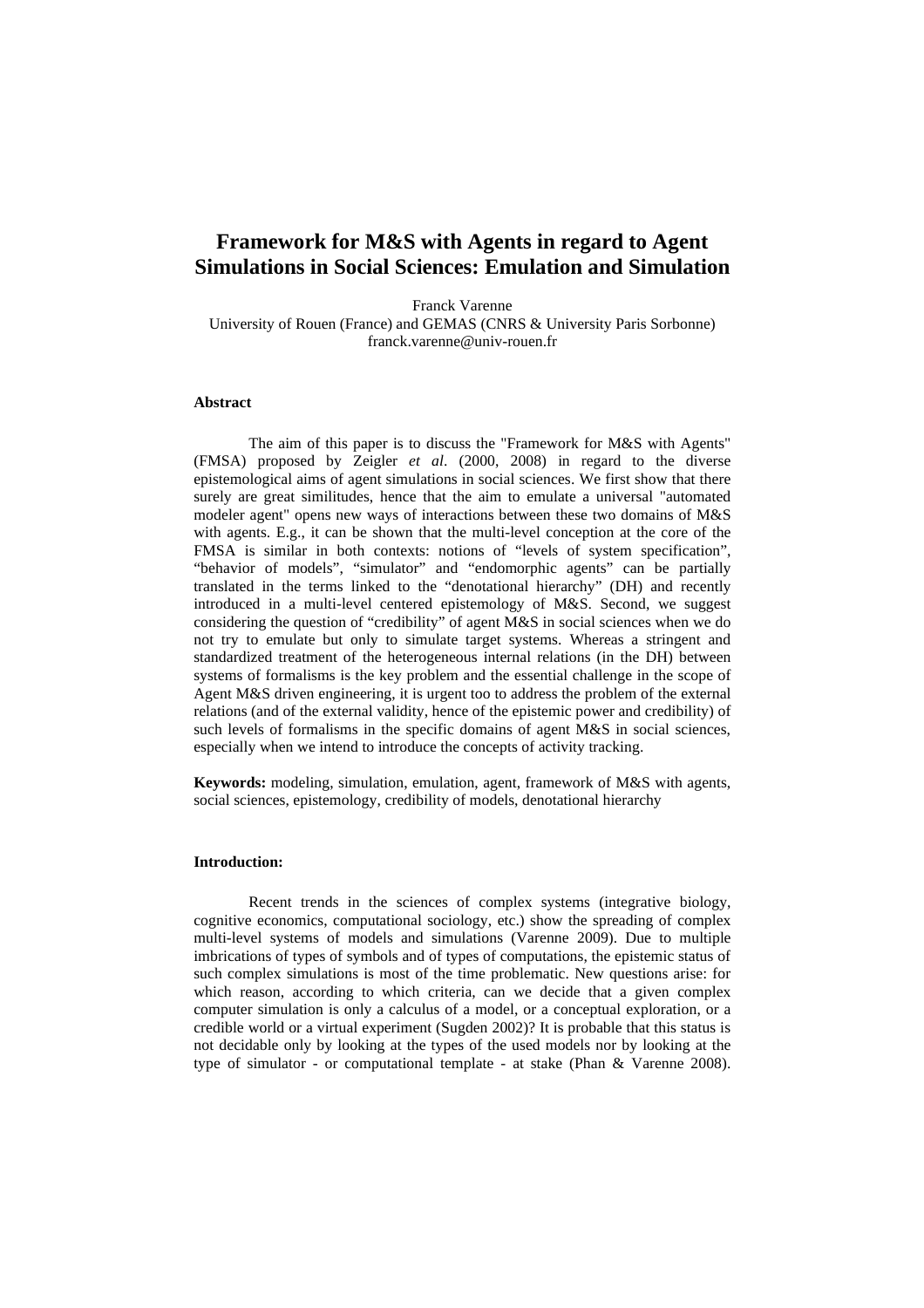Facing some similar considerations on the increasing complexity of simulations, Winsberg (2008) claims that we have to adopt a deferetentialist epistemology: i.e., we ultimately have to defer to the beliefs of the modeler and to his expertise in his domain in order to find and legitimate the epistemic status of each complex computer simulation (CS).

 Although it surely is a cautious strategy to defer to specialists of the domain when modeling, this strategy is not systematically working when you have to work with many different disciplines *at the same time* (such as sociology, psychology, ecology and economics, as you can see now in some complex multi-level and multidisciplinary CS). Here, the problem relies on the diversity of regional - i.e. disciplinary - epistemologies of models and simulations. The problem is exactly this one: it does not suffice to have a common framework and ontology for your formalisms to have the possibility to find an agreement between the epistemological standpoints and commitments of various specialists on the epistemic status of the complex CS in question. Even when a meta-aspectual point of view is available (thanks to the availability of a common ontology), you cannot be sure that a common epistemological standpoint will automatically arise from this common ontology. Having a common - minimal - ontology does not guarantee that you will have a common - even minimal - epistemology. Both are largely independent. Hence, the question can be asked: if you adopt a deferentialist epistemology to evaluate the epistemic status of a complex multidisciplinary CS, which specialist will you have to defer to? Undoubtedly, the need for some new epistemological reflections reappears in this context of complex multimodeling and CS.

The first thing we can say is that the origin of the difficulty lies in the fact that the problem of the validation of models and simulations is not only a problem of *internal validity* between types of systems, nor only a problem of *external validity* of formalisms in regard to data. It is a mix of the two.

According to Guala (2003),

"The result of an experiment E is internally valid if the experimenter attributes the production of an effect B to a factor (or set of factors) A, and A really is the (or a) cause of B in E. Furthermore, it is externally valid if A causes B not only in E, but also in a set of other circumstances of interest, F, G, H, etc."

 $[...]$ 

"Whereas internal validity is fundamentally a problem of identifying causal relations, external validity involves an inference to the robustness of a causal relation outside the narrow circumstances in which it was observed and established in the first instance"

In fact, in complex CS, there is a tremendous mix between the questions of external validity and the questions of internal validity. This is the reason why a deferentialist epistemology is partly right: implementers have to beware of the importance of that deference to experts of the domains to evaluate the epistemic status of their models  $& CS$ . But this is the reason why this epistemological strategy does not suffice either.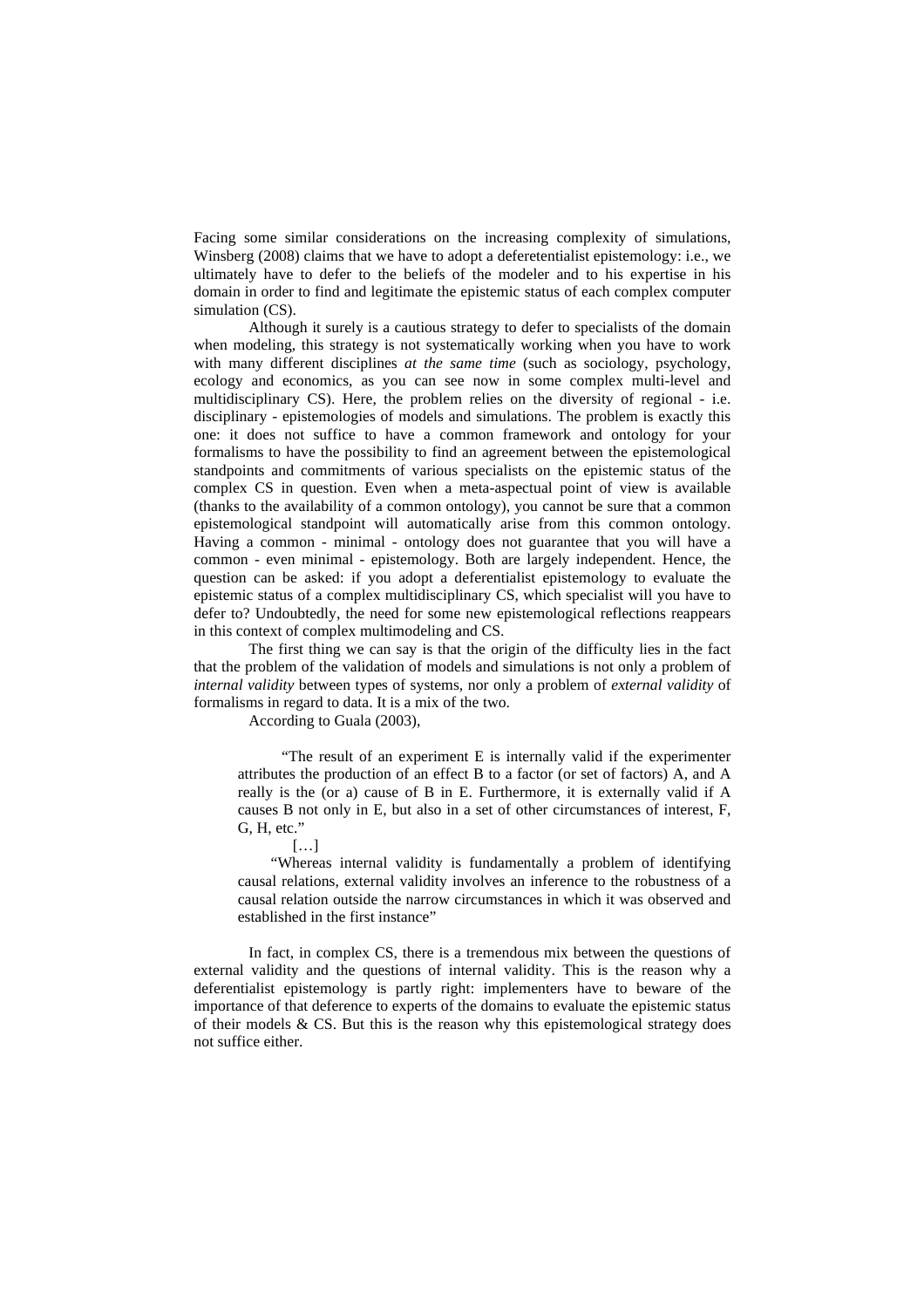The aim of this paper is to introduce conceptual distinctions between the notions of model, simulation and emulation in relation to a hierarchical presentation of symbols so as to provide conceptual tools for facilitating the elucidation of this problem. In particular, by using the recent discriminating and referentialist interpretation of models and complex CS (Phan & Varenne 2008) based on the concept of denotational hierarchy between symbols (Goodman 1981), we will show that it is possible to reinterpret some conceptual tools of the Framework for M&S (FMS) described in (Zeigler *et al*. 1999).

Accordingly, we will address the problem of the conception of a universal "automated modeler agent" (Zeigler *et al.* 2008) by introducing a distinction between an emulation and a simulation. From this viewpoint, emulation will appear as a kind of simulation, not the only one. This generalizing interpretation enables to explain the partial connections between the interdisciplinary question of the epistemic statuses of complex agent models and simulations, especially in social sciences, and the project of emulating a universal automated modeler agent in the context of the FMS.

#### **1. A referentialist epistemology of levels of symbols**

Let's first remind what we recently proposed to call a "referentialist and multi-level centered epistemology of complex M&S" (Phan & Varenne 2008).

# **1.1 A definition of "Model"**

Following Hill (2000), we first propose to base this open epistemology on the large definition of a model first given by Minsky (1965).

"To an observer B, an object A\* is a model of an object A to the extent that B can use A\* to answer questions that interest him about A"

Note that this large definition is not large enough to take into account the non epistemic roles of models, i.e. those roles that are not primarily devoted to the acquisition of a specific knowledge (but to the acquisition of some know-how or some agreement). As noted by (Yilmaz *et al*. 2006), models can be used in other contexts and for other purposes: training or entertainment, for instance.

Nonetheless, as far as epistemic dimensions of models and simulations are central both to the community working with models in the sciences of complex systems and to the community working with the system theory approach, and as far as these communities meet on this specific role of models, we can consider that this definition remains valid for our specific concern.

This pragmatic definition of epistemic models is interesting because it gathers three important features: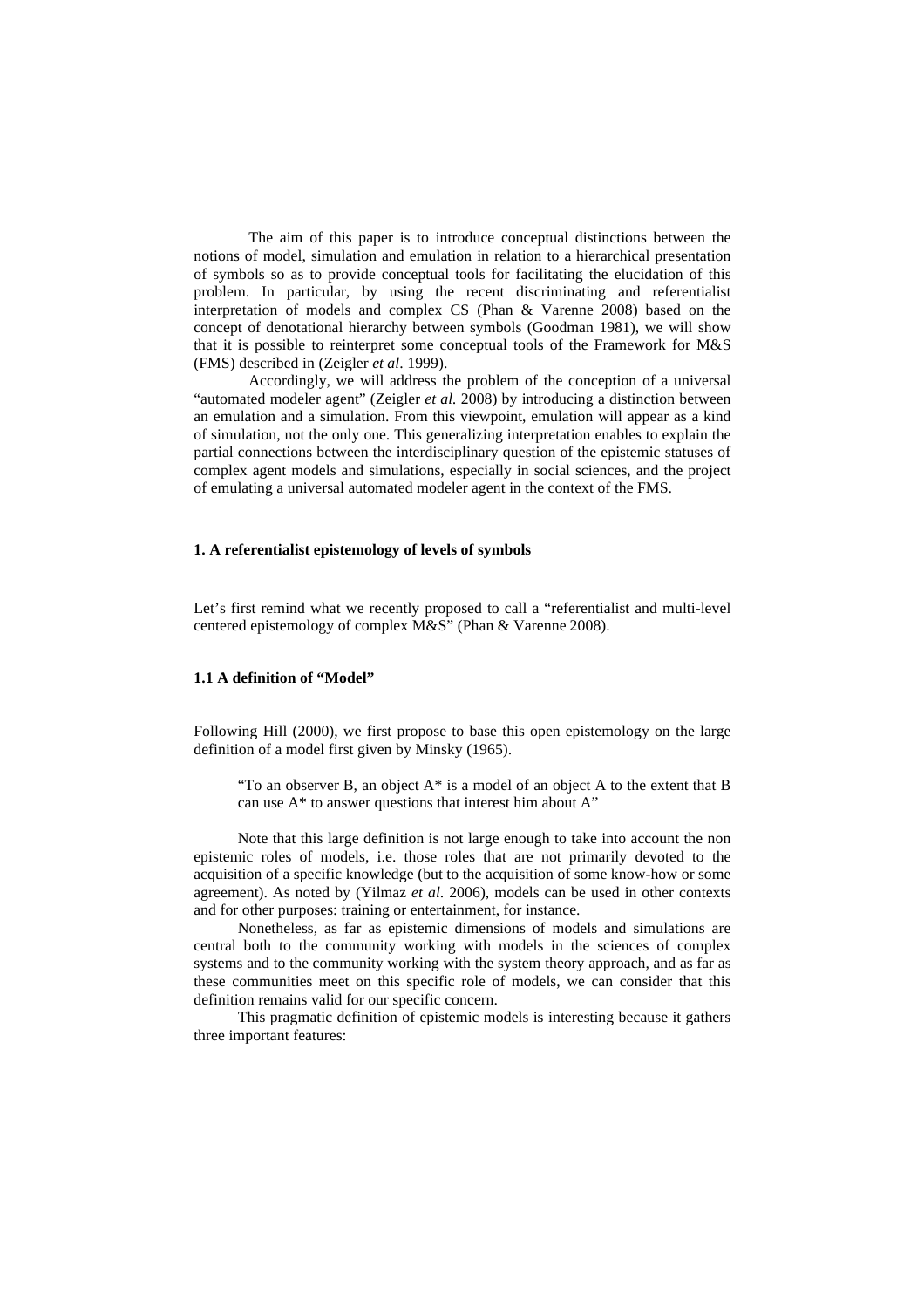- 1- An object has not to be a representation to be a model. A model is not always a symbol or a system of symbols referring to something really subsisting. Here, I will take the term "symbol" as denoting any referring entity and the term "symbolization" as denoting any relation of referring or "standing for" (Goodman 1981).
- 2- Although a model is not always representational, a model is not in itself a model. The property to be a model is pragmatically defined here because, according to Minsky, an object becomes a model only when related to an investigator and to a specific and contextualized investigation of this investigator. So, it is relatively to this investigation that an object becomes a model.
- 3- Nevertheless, a model is still characterized as an "object" by Minsky. Note that this does not imply that a model is necessarily a concrete and material object, of course. It can be an equation or an algorithm. But a model remains an "object" to the extent that it possesses an *ontological independency*: it is an independent entity in itself. It is not only a property of an autonomous entity. This "objectivity" of the model is what interests us mostly because it is what justifies the redirection of the questioning towards the model. As an independent entity, a model presents an autonomous behavior which can be investigated in itself.

This is the reason why most scientific models today are formal constructs possessing a kind of unity, formal homogeneity and simplicity. These unity, simplicity and homogeneity are chosen so as to satisfy a specific request (prediction, explanation, communication, decision, etc.).

Given all these listed features, the main function of a model appears more clearly: it is to facilitate the answering of some questions regarding a given investigated object.

### **1.2. Systems and Models**

From this viewpoint, models can be seen as "systems" too, in the sense given by (Klir & Elias 1985). According to these authors, a system is a "set of some *things* and a *relation* among the things", i.e. an ordered pair  $S = (A, R)$  where A denotes the set of relevant things and R denotes a relation among them. Klir and Elias state that "the term 'relation' is used here in a broad sense to encompass the whole set of kindred terms such as 'constraint', 'structure', 'information', 'organization', 'cohesion', 'interaction', 'coupling', 'linkage', 'interconnection', 'dependence', 'correlation', 'pattern' and the like". From this system theory viewpoint, the simplicity which is sought for in every model lies essentially in the *uniqueness of the type of relation* at stake in the system-model.

In their book, Klir & Elias choose explicitly to focus on the *types of relations* and not on the *types of the related things*. By frankly choosing this basic approach for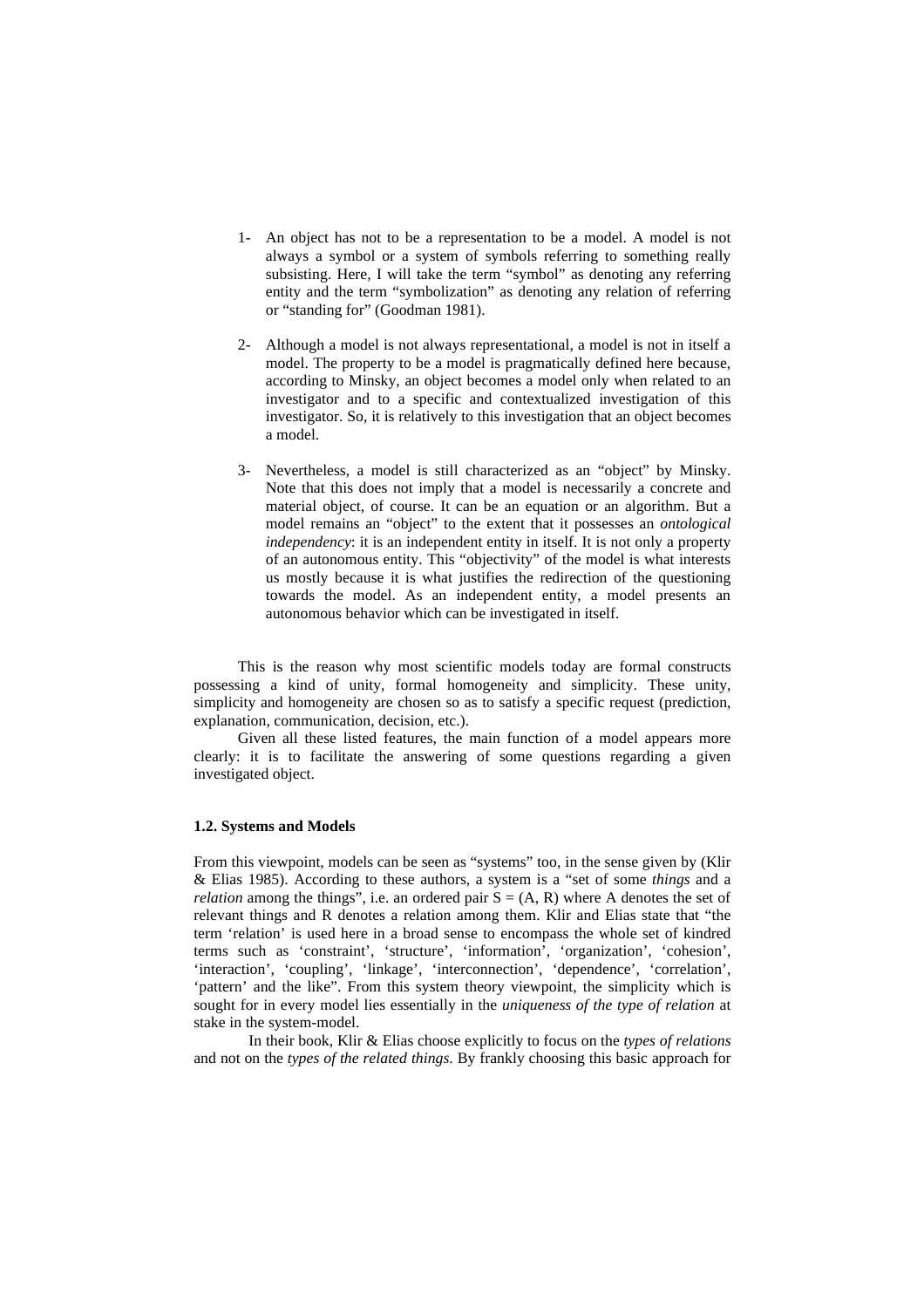their subsequent conceptions of systems and their interrelations, they aim at freeing them from any interpretation, i.e. from any dependence to a particular scientific discipline or specialization. Accordingly, they define a "general system" as an "interpretation-free system chosen to represent a class of systems equivalent (isomorphic) with respect to some relational aspects that are pragmatically relevant". According to them, it follows that the entire practice of designing and processing models can be classified in the set of *theoretically – i.e. not empirically - based activities* (Klir & Elias 1985).

But this conclusion is problematic when we see all the literature which on the contrary has taken seriously into account the empirical nature of modeling and, especially, of simulations<sup>1</sup>. In fact, it appears that the system theory approach of  $M&S$ is not always fine-grained enough for the case of complex simulations and for the analysis of the epistemic roles of simulations. But how is it possible to characterize a simulation today?

# **1.3. Simulations**

Before the computer era, a simulation was defined as a kind of model. The simulation of a volcano's eruption through chemical reactions in a classroom was seen as a *phenomenological* model. That is, a simulation was a model that represents and mimics only the *behavior* (the performance) and not the functional *structure* of a real volcano.

In the 1940's, with the arrival of the first digital computers in nuclear physics, a numerical calculation of an intractable mathematical model was called a "simulation": first because analog computers were already called simulators (analog computers were mimicking the target system only through their measurable behavior but not through their physical/structural functioning), and second because a step-bystep discrete processing of symbols could be interpreted as a "behaviorist" - and not structuralist - processing of a formal model at a micro-level.

This common emphasis on the "behavior" can be recognized too in the characterization of a "simulator" by (Zeigler *et al.* 2000): "A simulator is any computation system […] capable of executing a model to generate its behavior". But a simulator is not a simulation. I will come back to this topic later.

Because most CSs were initially founded on the processing of a unique formal model, many papers characterize a computer simulation as a calculus of model. Simulation is presented as a kind of second order modeling, a temporal modeling of a model. Scholars, especially in physics, computer science and engineering sciences, are often used to say that "a simulation is a model in time".

According to (Hill 1996),

 $\overline{a}$ 

"Simulation is carried out by causing an abstraction of a real system (the action model) to evolve in real time in order to assist the understanding of the

<sup>1</sup> See for instance: (Varenne 2001)(Mäki 2002)(Guala 02)(Guala 2003)(Peck 2004)(Guala 2008)(Humphreys 2004)(Varenne 2007)(Phan *et al*. 2007)(Winsberg 2008).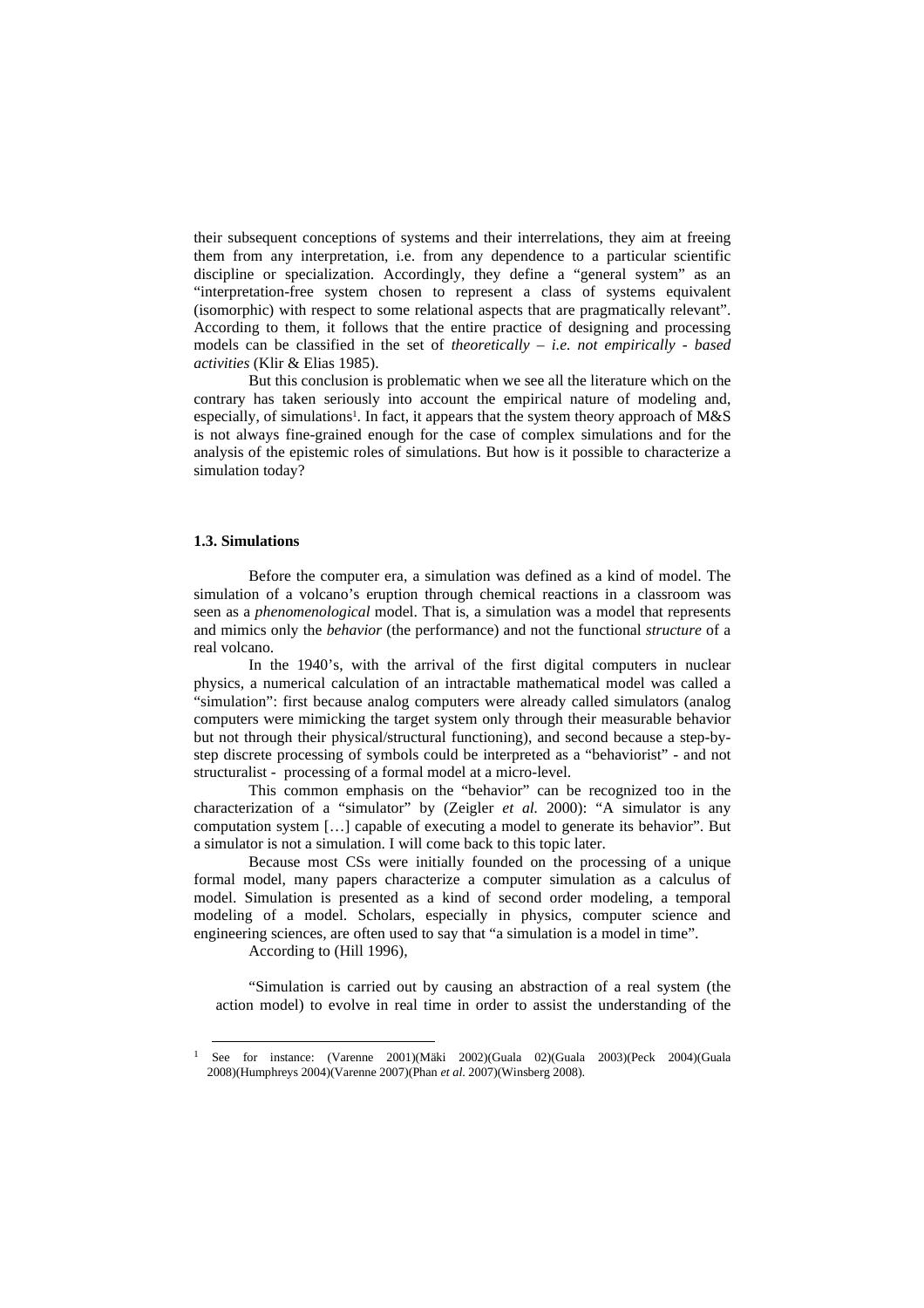functioning and behavior of this system and to understand certain of its dynamic characteristics, and with the aim of evaluating different decisions."

Following this broadly accepted characterization, (Hartmann 1996) states that:

"Simulations are closely related to dynamic models" [i.e. models with assumptions about the time-evolution of the system] ... More concretely, a simulation results when the equations of the underlying dynamic model are solved. This model is designed to imitate the time evolution of a real system. To put it another way, a simulation imitates a process by another process".

For Parker (forthcoming work quoted by (Winsberg 2008)), a simulation is:

"A time-ordered sequence of states that serves as a representation of some other time-ordered sequence of states ; at each point in the former sequence, the simulating system's having certain properties represents the target system's having certain properties."

However, as noted by (Phan & Varenne 2008), it is not always true that the dynamic aspect of a simulation imitates the temporal aspect of the target system. Sometimes, a simulation imitates neither the dynamic aspect of the model nor the temporal aspect of the target system.

In the case of a rule-based CS, or in the case of what is often called a "model of simulation", a simulation of the model cannot imitate the dynamic aspect of the model because it is the simulation itself which is the dynamic aspect of the model, and nothing else. Moreover, in the case of a rule-based CS specifically designed to produce only a final picture of a complex dynamic object (such as a botanical plant) through a computational trajectory which is not mimicking the real trajectory of the real system, the simulation is neither mimicking any dynamic model nor the temporal aspect of the target system. For instance, it is possible to simulate the growth of a botanical plant sequentially and branch by branch (through a non-mimetic trajectory) and not through a realistic parallelism, i.e. burgeon by burgeon (through a mimetic trajectory), and to obtain the same resulting and imitating final image (see the case of the AMAPsim software presented in (Varenne 2007)).

Therefore I have proposed to distinguish between CSs which are *mimetic in their results* from CSs which are *mimetic in their trajectory*. But of course, there exist CSs which are mimetic neither in their results nor in their trajectory. Such CSs are simulations only in that they are the calculation of a "model of simulation" and not because they are simulations of any target system (be it real or fictional).

For all these reasons, it seems no more relevant to see all simulations as "models in time". It is due to the fact that the meaning and the reference of the term "time" are problematic here. It is even more problematic than usually thought (when the sole distinction drawn is between the real time and the time of the simulation) in that the meaning of "time" depends itself of the kind of similitude we want for this simulation.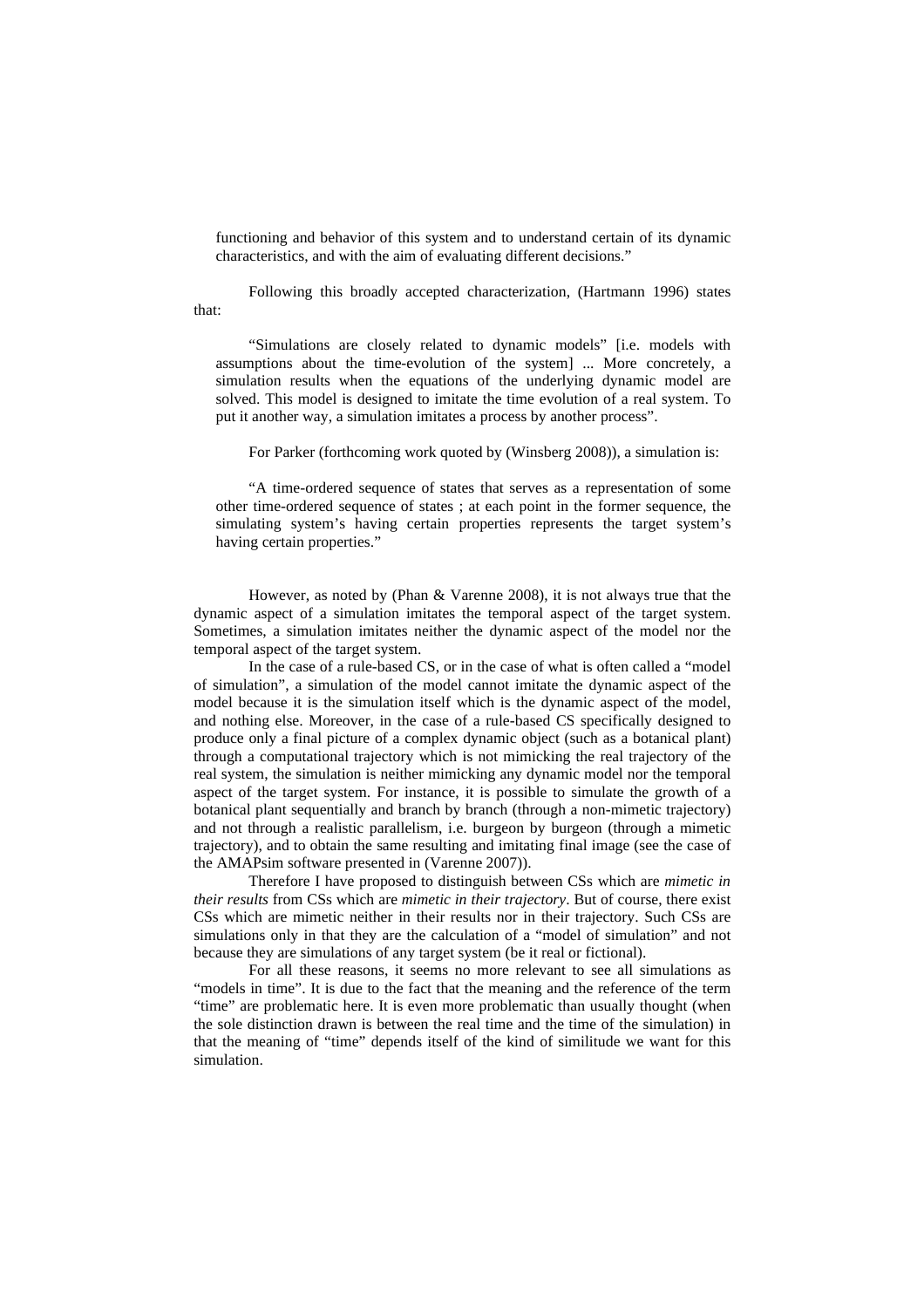Through that, we understand too that the term simulation may either denote a *simulation of a model* or a *simulation of an external target system with the help of a model or a set of models*. In the former case, simulation remains an ancillary instrument for the model: the limited role of a simulation of model is to help the model generating some data that reveal the implicit behavior of the model. In the latter case, on the contrary, the model tends to become an ancillary instrument for the simulation of an external target system. So, to simulate *through* a model is not necessary to simulate *a* model, unless the term "simulation" changes its meaning in the same sentence.

Another problem with the traditional definition of a CS is that more and more simulations use *sets or systems of models* instead of a unique and monoformalized *model*. Hence, it appears necessary to characterize a computer simulation *apart from a central reference to a unique model*. Seen from the viewpoint of the mathematical system theory, and particularly because of its property of *closure under composition*, this point can surely be overcome. In fact, this is one of the most powerful and interesting properties of the DEVS approach in M&S: a system of model is always assumed to be a model itself. But (Recanati 2008), who is working on computer simulations of hybrid reasoning, has shown that it is not necessary to have a formalized metalanguage to enable computable interactions between ontologies. In this context, some iconic aspect of ontologies (e.g.: the form of the basis symbols) are used to bypass the recourse to any global metalanguage.

So, because questions on the kinds of "similitude" and "iconicity" of symbols at stake in a CS seem to persist and even re-emerge (e.g. if we want to clarify the meaning of "time" in this context, or if we want to determine whether a CS simulates *a model* or *an external target system*, or if we want to decide whether the simulation is a *unique model in time* or not), I suggest characterizing simulation apart from the notion of model. As a consequence, the temporal dimension of simulations itself will appear as an iconic aspect among others in any simulation: as we have seen, temporality can be defined through iconicity, but the converse is not true. So, the general term of *symbolization* ("denoting all cases of standing for" (Goodman 1981) and itself implied by the notion of iconicity) seems to be a more fundamental term than "time" or "behavior" as far as a characterization of simulation - even of CS - is concerned.

#### **1.4. A characterization of simulations**

Two caveats: First, I will give a characterization and not a definition of a simulation: i.e., it is possible to find processes which could be characterized that way without being properly considered as simulations. But my claim is that any simulation can be described this way. Second, note that this characterization *refers neither to an absolute similitude (be it formal or material) nor to a unique dynamical model*:

Generally and minimally speaking, a simulation can be characterized as *a strategy of symbolization taking the form of at least one step by step treatment*. This step by step treatment takes time. But the real or simulation time it takes does not necessary denote nor imitate a period of time whether from the model viewpoint or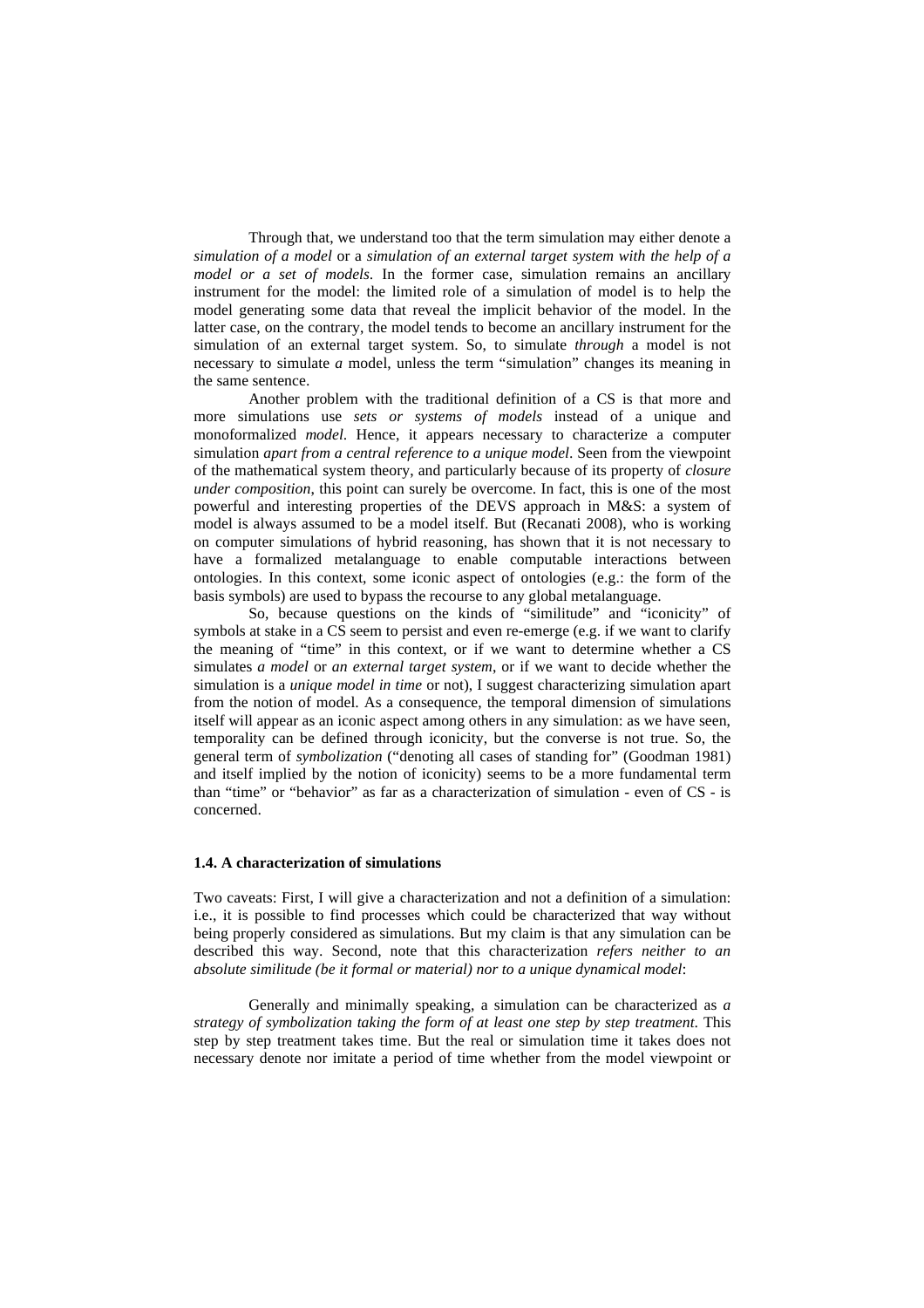from the target system one. This step by step treatment proceeds at least in *two major phases*:

- 1- 1 st phase (*operative phase*): *a certain amount of operations running on symbolic entities (taken as such) which are supposed to denote* either real or fictional entities, reified rules, global phenomena, etc.
- $2^{\text{-}}$  2<sup>nd</sup> phase (*observational phase*): an observation or a measure or any mathematical or computational *re-use* (e.g., in a CS, the simulated "data" taken as input data for a model or another simulation, etc.) of the result of this amount of operations *taken as given* through a visualizing display or a statistical treatment or any kind of external or internal evaluations.

For instance, in an analog simulation, some material or physical properties are taken as symbolically denoting other material or physical properties (be they of the same kind or not).

More specifically, a *CS (computer simulation) is a simulation for which we delegate (at least) the first phase of the step by step treatment of symbolization to a digital and programmable computer.*

In particular, a CS is a "calculus of a model" or a "model in time" when the symbolic entities which are operated upon during the operative phase can be presented (i.e. rewritten without informational loss) as a unique and formal construct possessing a kind of unity, formal homogeneity and simplicity. Seen from our larger characterization of simulations, it is not necessarily the case.

But there is one property of simulations which appears through this focus on symbolization: the changing of levels of symbols during the process. It is precisely on this point that we can fruitfully reconnect with the Framework for M&S.

# **1.5. Subsymbols and Iconicity in Simulations**

In (Phan & Varenne 2008), we suggested considering the changing *symbolhood* of symbols at stake in any strategy of simulation. In fact, during the observational phase, marks which were first treated as genuine symbols, i.e. as denoting entities, are finally treated as *sub-symbols*: so, they are treated at another level at the one they first operated. At the end of process, it is the result observed which gains a proper and new symbolic nature. And this is relatively to this new symbol or system of symbols that the first symbols become sub-symbols. Let's remind that, according to (Smolensky 1988), subsymbols operate in a connectionist network at a lower level than the symbols. As such, they can be seen as constituents of symbols. Subsymbols "participate in numerical – not symbolic – computation": the kinds of operation on symbols (computations) are not the same at each level. In our context of reflections on simulations, it is not necessary to adopt the realist connexionist viewpoint of Smolensky to borrow him this term. Berkeley (2000, 2008), for instance, has shown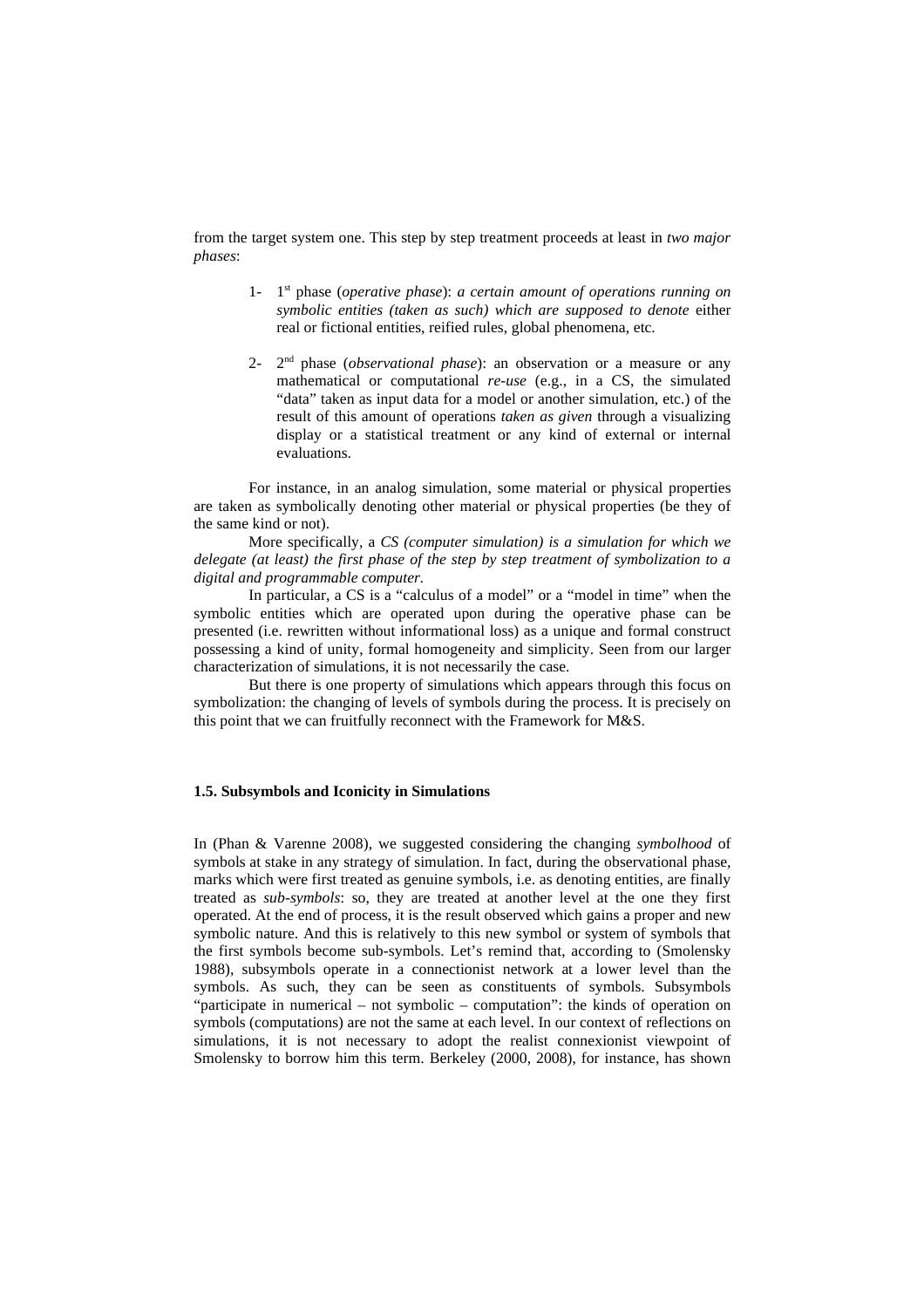that the subsymbols of Smolensky can be interpreted in regard to a larger range of levels and from a relativistic point of view.

In view of that, in the particular context of the strategy of a kind of symbolization which is specific for a simulation, we can say that some symbols are subsymbols *relatively* to the final symbol resulting from the second phase. Consequently, sub-symbolhood appears as a key feature of any simulation. But - what is most salient - subsymbolhood appears as a changing and relativistic - not definitive nor absolute - property of a symbol used in a simulation, during the simulation.

Through that, we can see that our characterization of simulation leads us to similar considerations as the ones presented by Zeigler *et al*. (2000) (chapter 1): simulation is a question of levels of symbols. But, is it necessarily or always a question of levels of systems - or even languages - strictly speaking? My suggestion can be now a little more substantiated and anticipated: characterizing a simulation as a relation between levels of systems is a particular case of characterizing it more largely as a relation between types of symbols through a given step by step treatment. In the former case, we have exact or approximate emulation in view (where emulation is defined as a particular case of simulation, as we will see). In the latter, we have the more general case of simulation in view.

First, let's clarify a bit the notion of iconicity and the correlative notion of subsymbolhood. In the 1960's, it was sometimes said that simulations were "iconic modeling" (Frey 1961): it was to be understood in the sense of *iconicity images can have*. I.e. simulations were seen to use the same - or similar - physical features that the ones possessed by the target system they were told to symbolize. The linguist Olga Fischer (1996) defines iconicity as "a natural resemblance or analogy between a form of a sign […] and the object or concept it refers to in the world or rather in our perception of the world". But she insists on the fact that *not all iconicities are imagic*. There are *diagrammatic iconicities*. For instance, there are relations of symbolization where the direct likeness between a signifier and a signified (such as in the onomatopoeia "miaow" for "sound made by cat") is missing: "instead there exists an iconic link between the horizontal relations on the level of the signifier and the horizontal relations on the level of the signified" (Nänny & Fischer, 1999). It is the case in the sentence "veni, vidi, vici" where it is the order of events which is iconically denoted through the ordering of the verbs. But not all diagrammatic iconicity remains structural as is this last one: it can be much more indirect in that it can stem from the *semantics of the language in use*. There are *semantic diagrammatic iconicities* (ibid.). This is this apparently paradoxical indirection of iconicity which is often used in the creation of metaphors.

That is the reason why Fischer (1996) states that an *iconic semiotic relation* is first of all *relative to the standpoint of the observer-speaker-interpreter*. From these considerations, it follows what is the most important is the property of an iconic relation to be - *relatively to a given language or vision of the world* - *less dependent of this language*. If we follow such a post-structuralist linguistics, iconity is no more univocally defined in terms of a superficial and implausible absolute resemblance between things and signs nor by an absolute homomorphism between pre-defined and pre-structured systems (the *system* of signs, on the one hand, and the *system* of things taken in a slice of the reality, on the other). But *iconicity* is more largely and more fundamentally defined in terms of *independence from a given language*.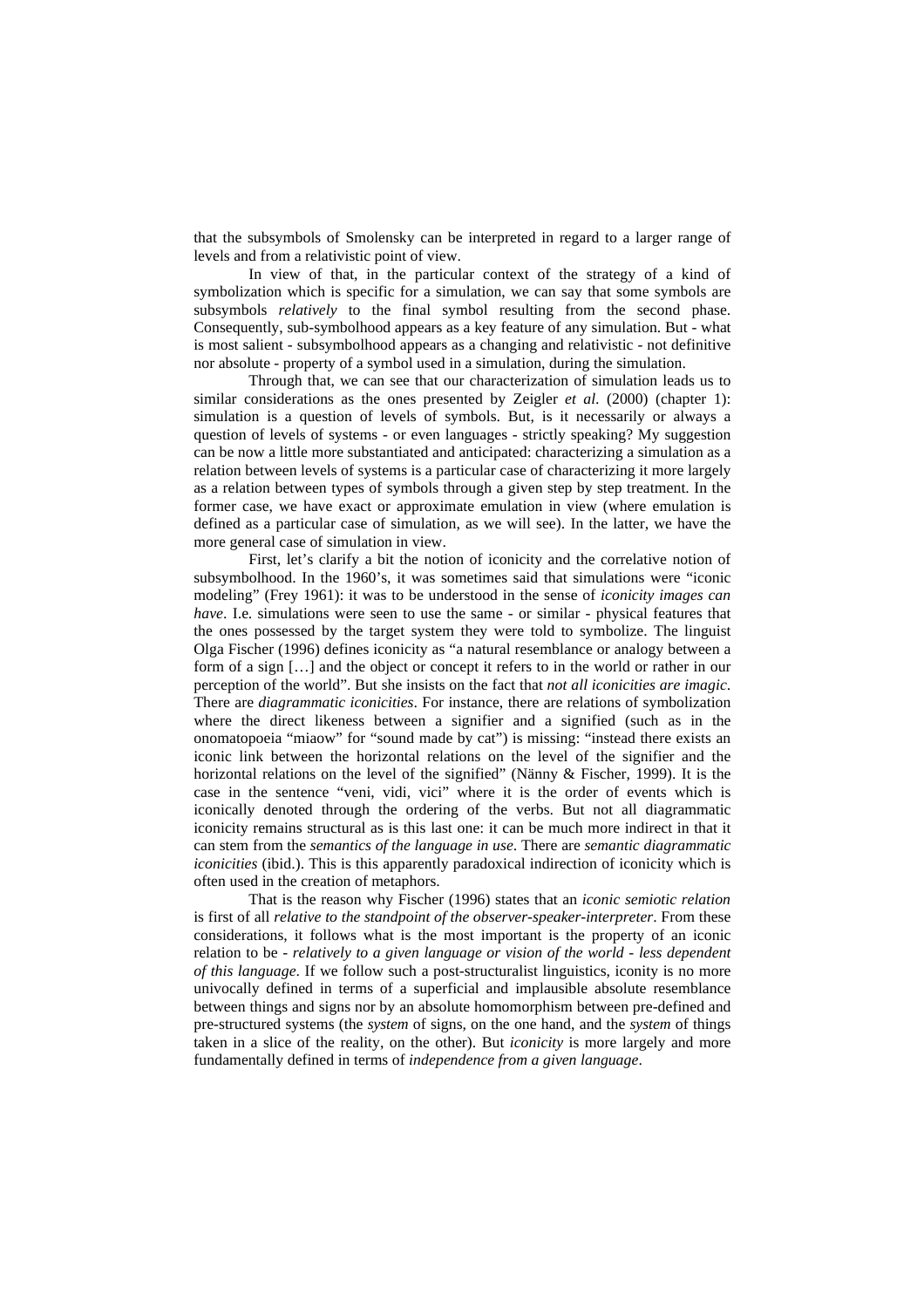Hence, if we want to focus on the epistemic power of complex simulations, the choice is no more only between interpreting it as a pure *material analogy* or as a pure *formal analogy*. The situation now is much more complicated.

But let's determine further these relational properties of iconicity and subsymbolhood:

- We'll say now that a symbol is *more iconic* than another symbol *in regard to a given language* in which it is inserted and used when its function of symbolization (its denotational power) is less dependent from the *conventional rules* of this given language.
- Correlatively, we'll say that a symbol S2 can be interpreted as a *subsymbol of another symbol* S1 *in regard to a given language* iff:
	- 1) S2 is more iconic than S1 in regard to this given language ;
	- 2) There exists a computational operation (a step by step operation on symbols characterized by a weak *combinatorial power*) on S2 and other symbols of the same level which can produce a symbol of the type S1.

It could be objected that this step by step operation on elementary symbols is precisely of a conventional nature and that it is, as such, just as any other conventionbased linguistic rules. The answer here would be relativistic too: this is a matter of degree. When we use iterated computations instead of a sophisticated intrications of grammars (i.e. when we use a computerized management of symbols instead of speaking or thinking), we have access to symbols for which only rules with weak *combinatorial power* are available.

More precisely, we can define:

- **1)** The *combinatorial power* of a level of symbols as the measure of the *variety* (i.e. the number of different types) of combinations and operations on symbols which are available at this given level. In a CS, the weakness of the combinatorial power is compensated by the number of reiterated elementary computations.
- **2)** The *degree of iconicity* as the (relative) measure of the degree of independency of the denotational power of a level of symbols relatively to the conventional rules of a neighboring level of symbols or language.

In a *denotational hierarchy*, we observe that the *degree of combinatorial power* of a level of symbols tends to be inversely proportional to the *degree of iconicity* regarding the neighboring level.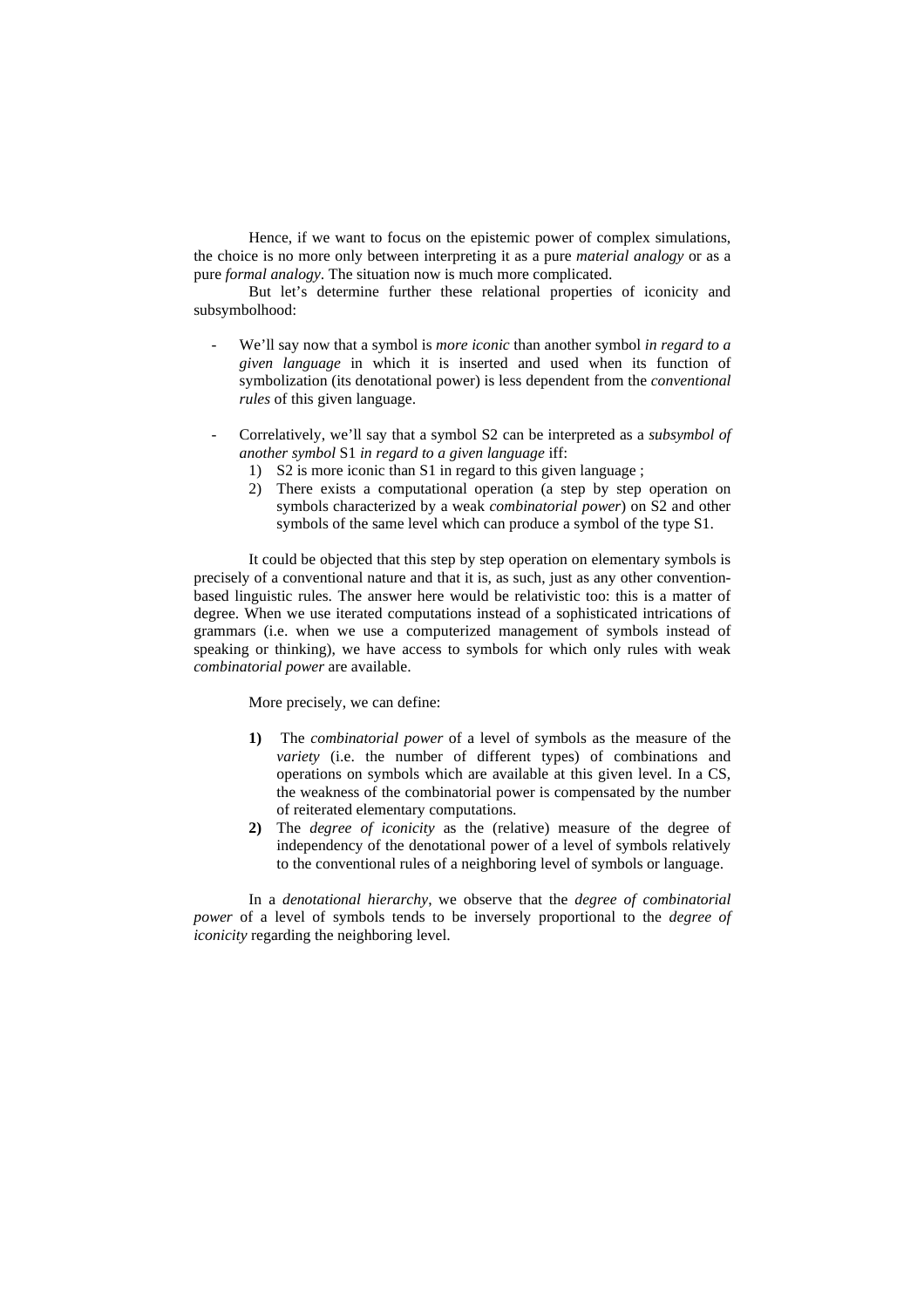

In figure 1, I represent the notion of the denotational hierarchy of (Goodman 1981). Then, I draw a parallel between the hierarchy of levels of symbols in such a hierarchy and the similar hierarchies in numerical simulations and in agent-based simulations. The relation of subsymbolization can be interpreted in terms of an exemplification whereas the relation of denotation can be interpreted in terms of an approximate description.

### **1.6 Simulations of Models and Simulations of Target Systems**

From what has been said, one can explain why the term simulation can have different meanings in the technical literature. According to (Ören 2005) & (Yilmaz *et al*. 2006), for instance, "simulation has two different meanings: (a) imitation and (b) goal-directed experimentation with dynamic models". In this section, we will show to what extent our conceptual analyses confirm and explain further this matter of fact.

 It has been said earlier that the term simulation may either denote a *simulation of a model* or a *simulation of an external target system with the help of a model or a set of models*. The characterization just given can help us explain the things further.

First. We are right to say that a computer simulation is a "simulation of a model" when its specific strategy of subsymbolization essentially is taken as a strategy of *subsymbolizing* the dynamic of the model. From this viewpoint, a lapse of time taken in the dynamic of the model is *iconically denoted* by a lapse of time of computation in the CS. An iconic semiotic relation takes place here because *a lapse of time is denoted through another lapse of time*. This iconic relation is not an "imitation" in the proper sense, but it is what permits to characterize the second meaning of "simulation" - according to (Yilmaz *et al*. 2006) - as a kind of experimentation. So, temporal iconic representations of dynamics of models such as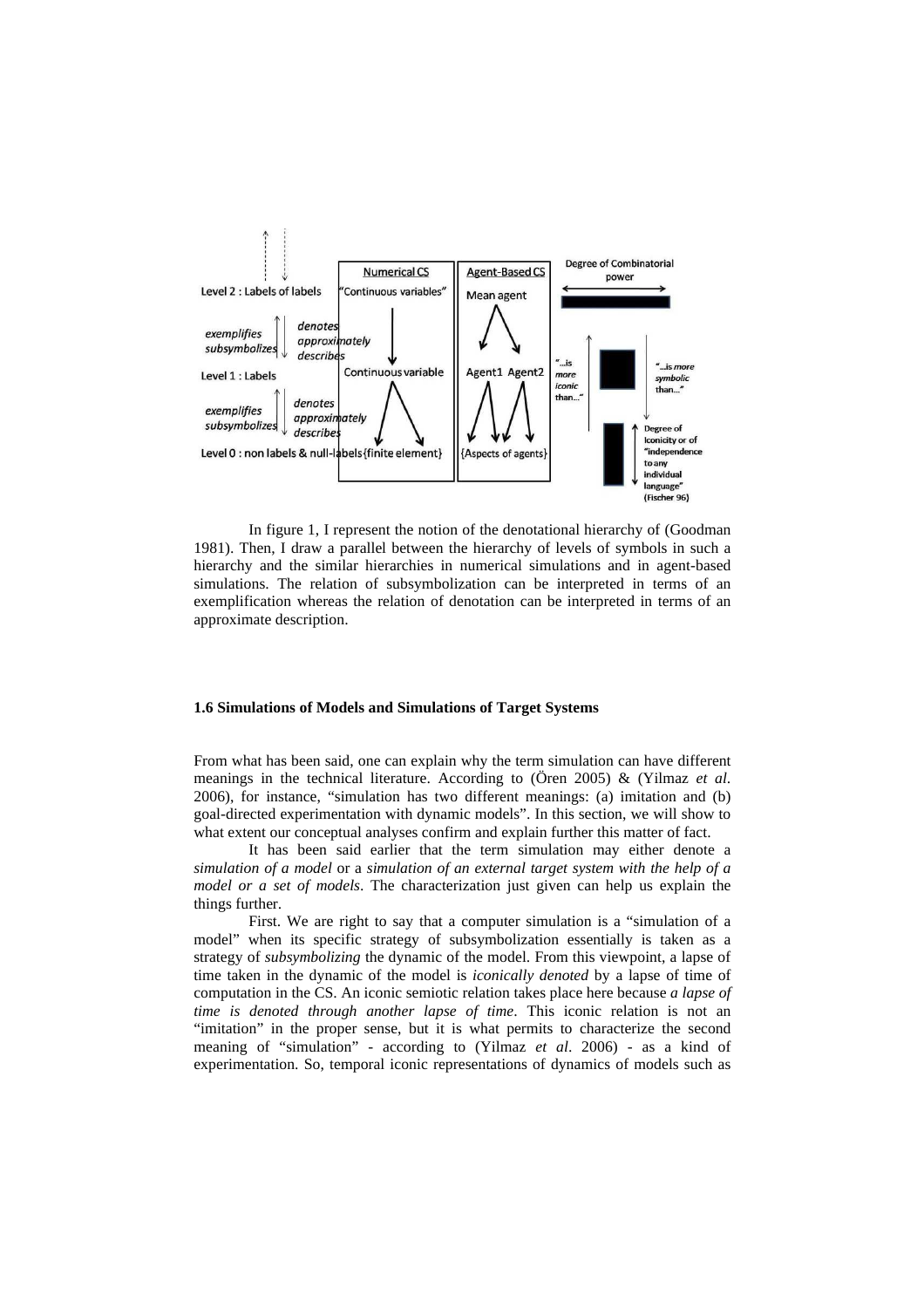"simulations of models" can be specifically characterized as "models in time" too. But this particular denotation of an aspect of a single model cannot be found in all simulations. So, it cannot be generalized. The well recognized fact that many CSs can be seen as "models in time" is more a regional consequence of the prevailing classical use of a certain kind of subsymbolization based on an iconic representation of time than the contrary. I.e.: this is not the fact that a given CS is a model in time which entails the presence of a kind of subsymbolizing in this CS, but the contrary. Surely, a minimal CS is often based on a *subsymbolizing* of the dynamic of a given model. But a CS has not necessarily to denote iconically the time elapsed in a dynamic of its related model or models or system of models to be a simulation.



**Figure2 : A computer simulation seen as a simulation of model** 

Legend: M: Model ; Mto-t1: subsymbolization of the dynamic of the model between to and t<sub>1</sub>.

Second. A CS can be called a simulation for another reason: it can be seen as *a direct simulation of an external target system* and not as a simulation of model. Here, we find what (Yilmaz *et al.* 2006) call the first meaning of simulation: imitation. In this case, it is implicitly assumed that symbols at stake in the simulations are entering in some direct iconic relations to some external properties of the external target objects.

From this viewpoint, contrary to what prevailed in the first case, lateral and external relations between symbols and target entities or target symbols or labels have to be taken into account.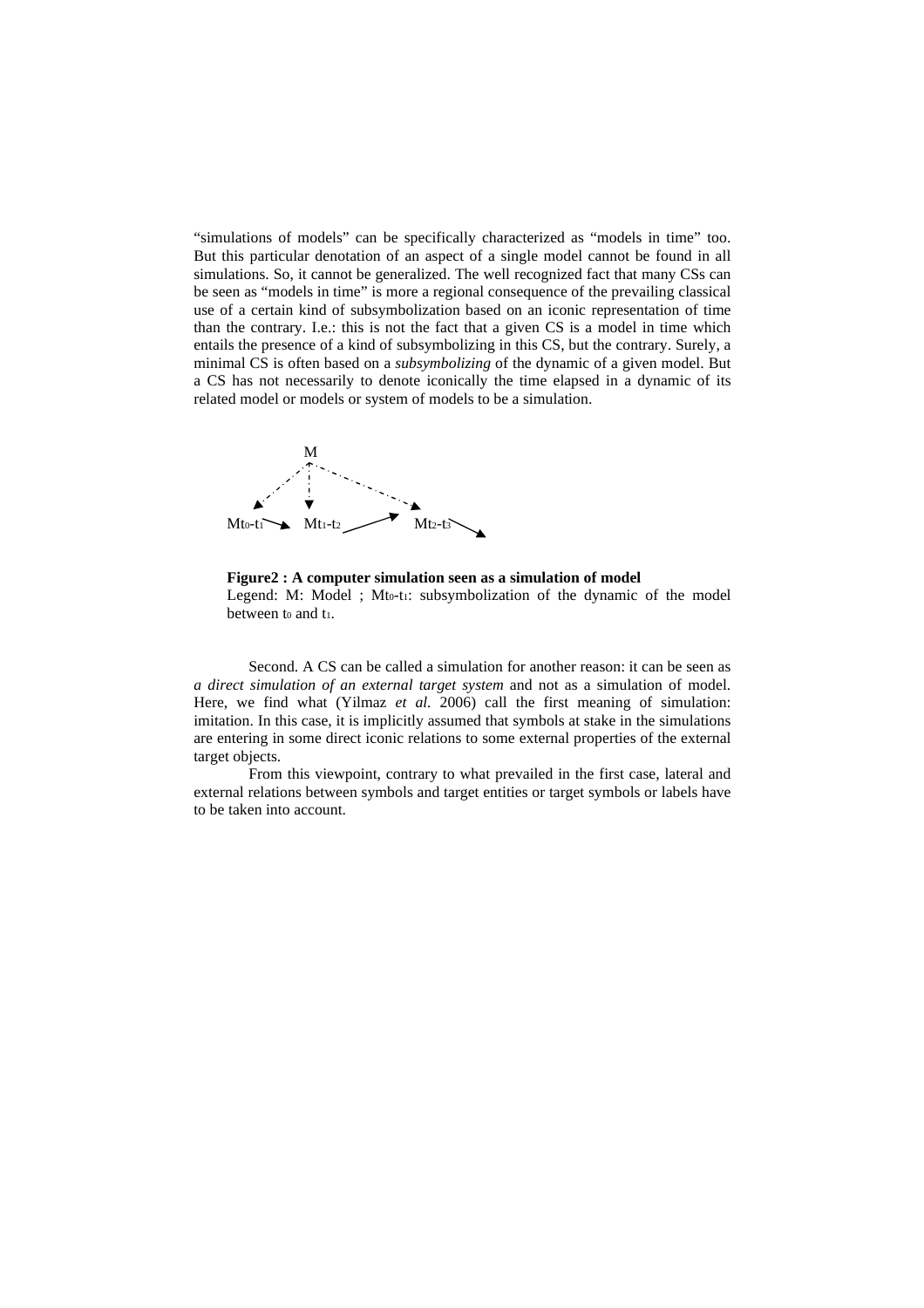

In figure 3, besides the internal relation of subsymbolhood between a symbol of the generic agent and the symbols of specific agents, the *external denotational relations* between these symbols and the target objects (be they real or constructed or fictional) are represented.

These external relations of denotation can be seen as iconic or as symbolic too. But this is not with the same meanings as the ones introduced in the previous case.

For instance, in figure 3, the target objects  $\triangleq$  are denoted by  $\boxed{2}$  through a *symbolic external denotation*. This external denotation is symbolic because it goes through the intermediary symbol  $\triangle$  of which denotational properties are based on conventional rules (linguistic and social rules at the same time).

On the contrary, the target object  $\bigvee$  is denoted by  $\Box$  through an *iconic external denotation* because no such conventional intermediary is necessary: we can see iconicity in this case (i.e. a weak dependence to *any* language convention) in that there is a one by one connection between the specific symbol and the specific target object.

Because this iconicity is decided in regard to *any* or to a great number of languages or systems of symbols, it can be said to be an *absolute iconicity*. This is a great difference with the *internal iconicity* we presented first, which serves to characterize any simulation and which always remains relative to a given level of symbols or language. In fact, the latter takes place in the relations of simulation within a denotational hierarchy of levels of symbols, whereas the former denotes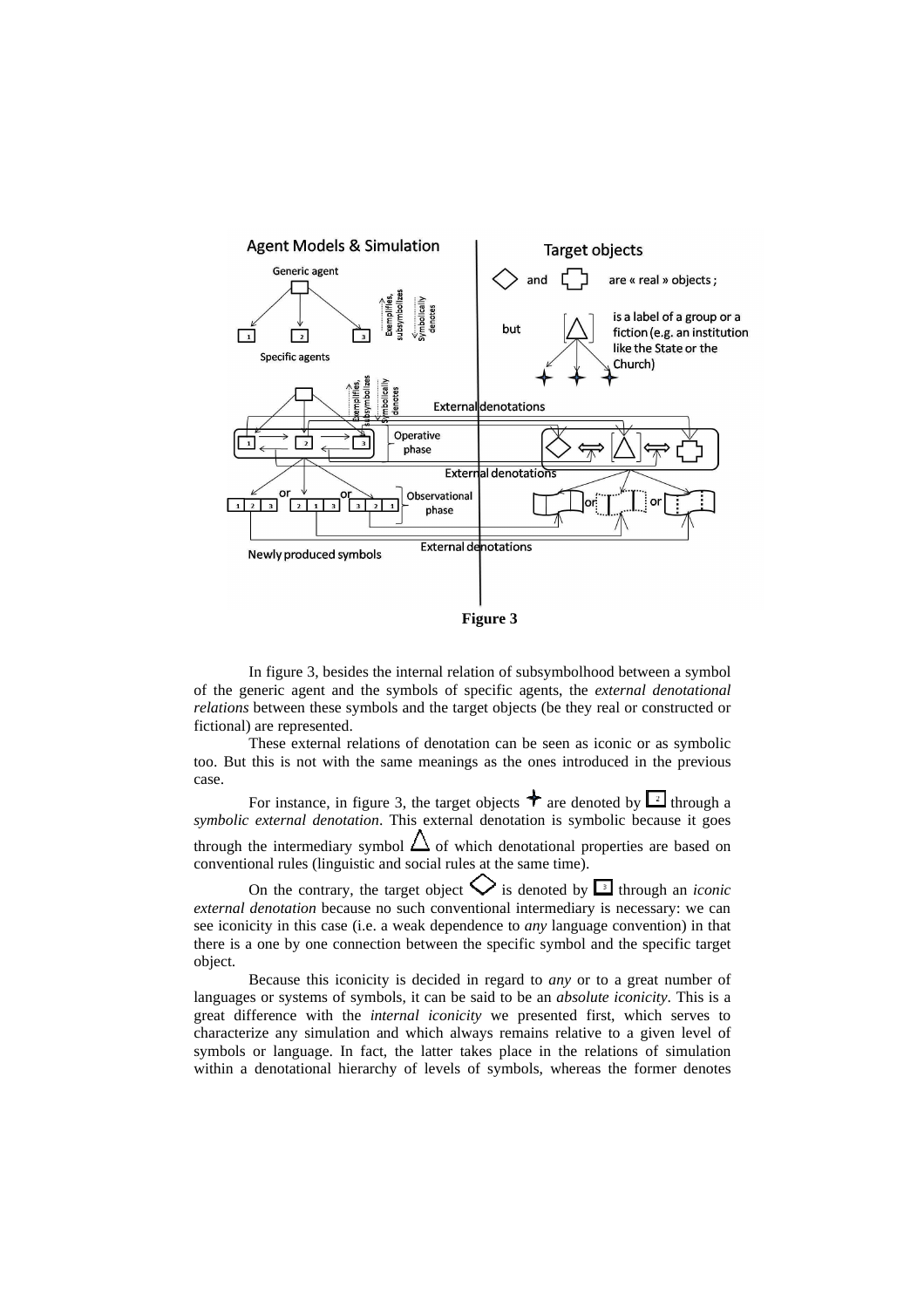symbols or entities which may but have not to belong to any explicit denotational hierarchy. Externally denoted entities or symbols themselves have not to belong to any hierarchy (nor to the same hierarchy as the one of the simulation) to be denoted from a kind of symbol belonging to a model & simulation-oriented denotational hierarchy.

As a consequence, neither simple matching nor direct parallelism between the M&S-oriented DH and any real (or eventually consensual) hierarchy relevant for the target objects is necessary. Another way to coin this is to say that it is not necessary for the denotated target objects to form a *system* to be simulated in a complex CS.

In the next section, I will remind some of the key ideas of the Framework for M&S. Afterwards I will show how to interpret this conception of M&S with the help of the concepts recently introduced. Particularly, I will suggest seeing the FMSA as a specific conception of the practice of M&S with agents in that it is based on the relatively strong hypothesis that an integration of some *system* of *target objects* within the *denotational hierarchy* is always possible and/or relevant.

# **2. System Theory and Framework for M&S**

From the standpoint of the theory of systems, the process of modeling and simulation and its variant can be interpreted in terms of relations not only between symbols and groups of target entities, nor even between levels of symbols, but always between *levels of system specifications.* As a consequence, the system of target objects (more briefly the *target system*) - or *observation frame* - is situated in an integrated *systemdenotational hierarchy*. It takes place at the level 0 of this hierarchy.

### **2.1. The hierarchy of the epistemological types of systems**

As noted by (Zeigler *et al*. 2000), the hierarchy of *levels of system specifications* - i.e. of "*levels at which dynamic input/output systems can be described, known, or specified ranging from behavioral to structural*" (Zeigler *et al*. 2008) - is very similar to the hierarchy of epistemological types of systems according to George Klir.

In 1985, after having defined the notion of system (see above), Klir gave a taxonomy and hierarchy of *epistemological types of systems*. This hierarchy is derived from the working of 3 primitive notions: "an *investigator* (observer) and his environment, an investigated (observed) *object* and its environment, and an *interaction* between the investigator and object" (Klir & Elias 1985). Each type of system in the hierarchy is determined by the kind of investigation at stake.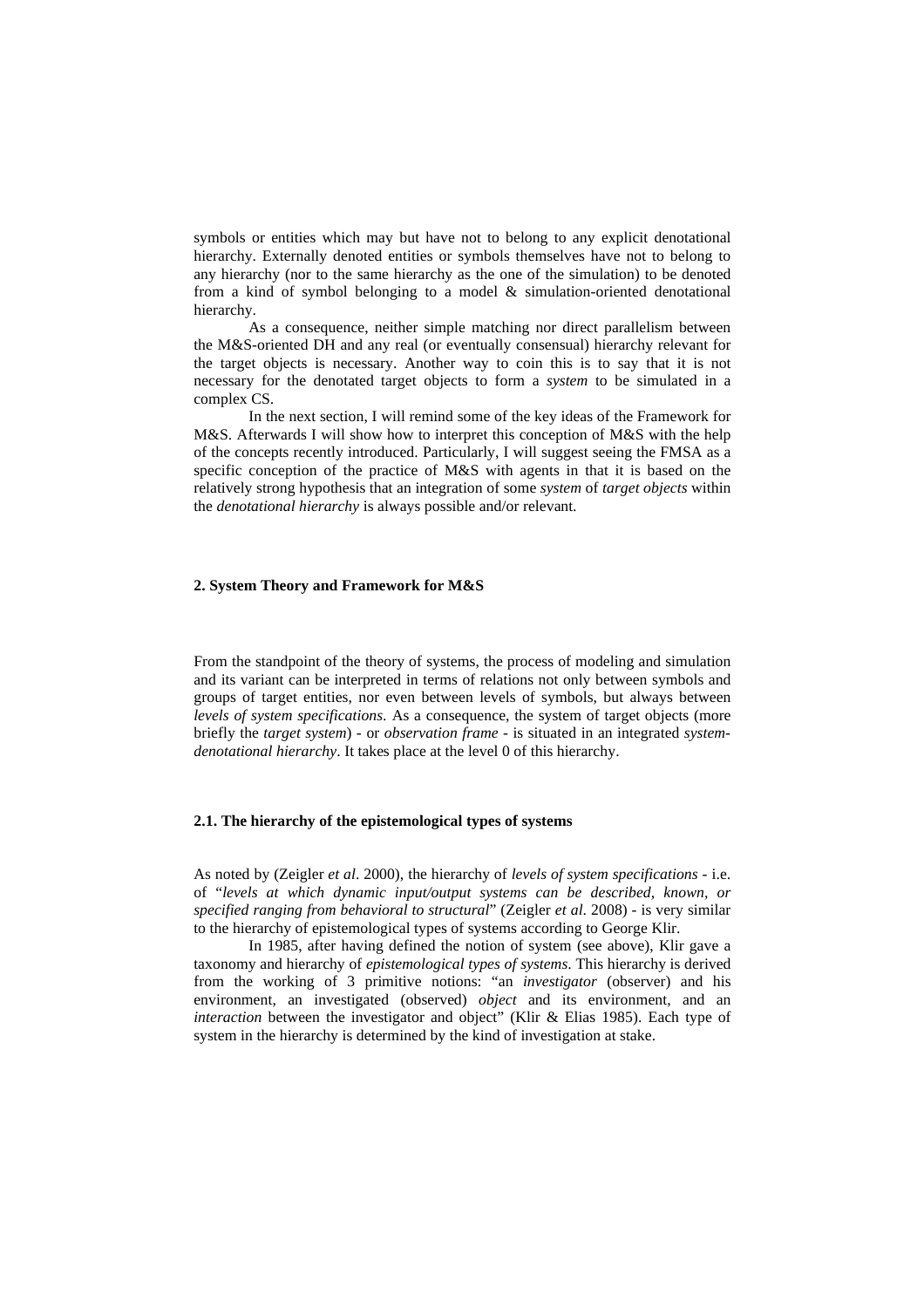At level 0 are what Klir calls *source systems*, i.e. *systems* which are the "sources of empirical data regarding specific attributes of investigated objects". According to Klir, "systems on different higher epistemological levels are distinguished from each other by the level of knowledge regarding the variables of the associated source system". From this viewpoint, we see that right from the start, target objects and correlated empirical data are pre-structured in a *system*. This is the main reason why this level 0 can be integrated in the overall system hierarchy.

At level 1, are *data systems*, i.e. systems which provide the knowledge of *actual states* of the basic variables within the defined support set. At level 2, there exists "an overall support-invariant relation among the basic variables of the corresponding source system". This relation describes "an overall process by which suites of the basic variables are generated within the support set". Such systems are called *generative systems*. At level 3, systems are called *structure systems*. Each structure system is defined in terms of a set of generative systems or lower systems. These subsystems of a *structure system* interact in some way (e.g. they share variables...). After the level 4, the system begins to have the possibility to change its inner relation. At level 4, specifically, the characterization of the changes is itself support-invariant: such systems are called *metasystems*. At level 5, the characterization of the change can change too "according to a support-invariant higher level characterization". Such systems are called *meta-metasystems*. Finally, Klir claims that *metasystems of higher order* can be defined. From this viewpoint, note that a source system is included in each of the higher level systems: the hierarchy functions as a scale of embedded systems.

#### **2.2. Hierarchy of System Specifications**

Similarly, as recalled in (Zeigler *et al*. 2008), in the hierarchy of *system specifications*, the systems at level 0 provide only an *input and output interface*. Levels 1 (I/O behaviour) and 2 (I/O function) of this hierarchy correspond to Klir's level 1: *data systems*. In particular, systems of level 1 provide input/output pairs whereas systems of level 2 supplement these pairs by the knowledge of *an initial state*. Systems of level 3 specify further a *state transition*. In that, they correspond to the *generative systems* in Klir's hierarchy (Klir's level 2). Finally, *coupled component systems* form the level 4 of the hierarchy of system specifications. They correspond to *structure systems* in Klir's hierarchy (level 3). Note that, on the contrary to Klir's hierarchy, the hierarchy of *system specifications* does not explicitly take into account the possibility for the state transition to change. So there appear no higher levels of *system specification* than the one corresponding to the fixed structure systems of Klir.

According to (Zeigler *et al*. 2000), the *central idea* of the hierarchy of Klir which also applies to the *system specifications hierarchy* - is that "when we move to a lower level, we don't generate any really new knowledge - we are only making explicit what is implicit in the descriptions we already have".

Hence, due to the unique hierarchization and to the integration of all the target objects within the same hierarchy, a change of level can be seen as an explicitation of what is already there, but implicit. As a consequence, simulation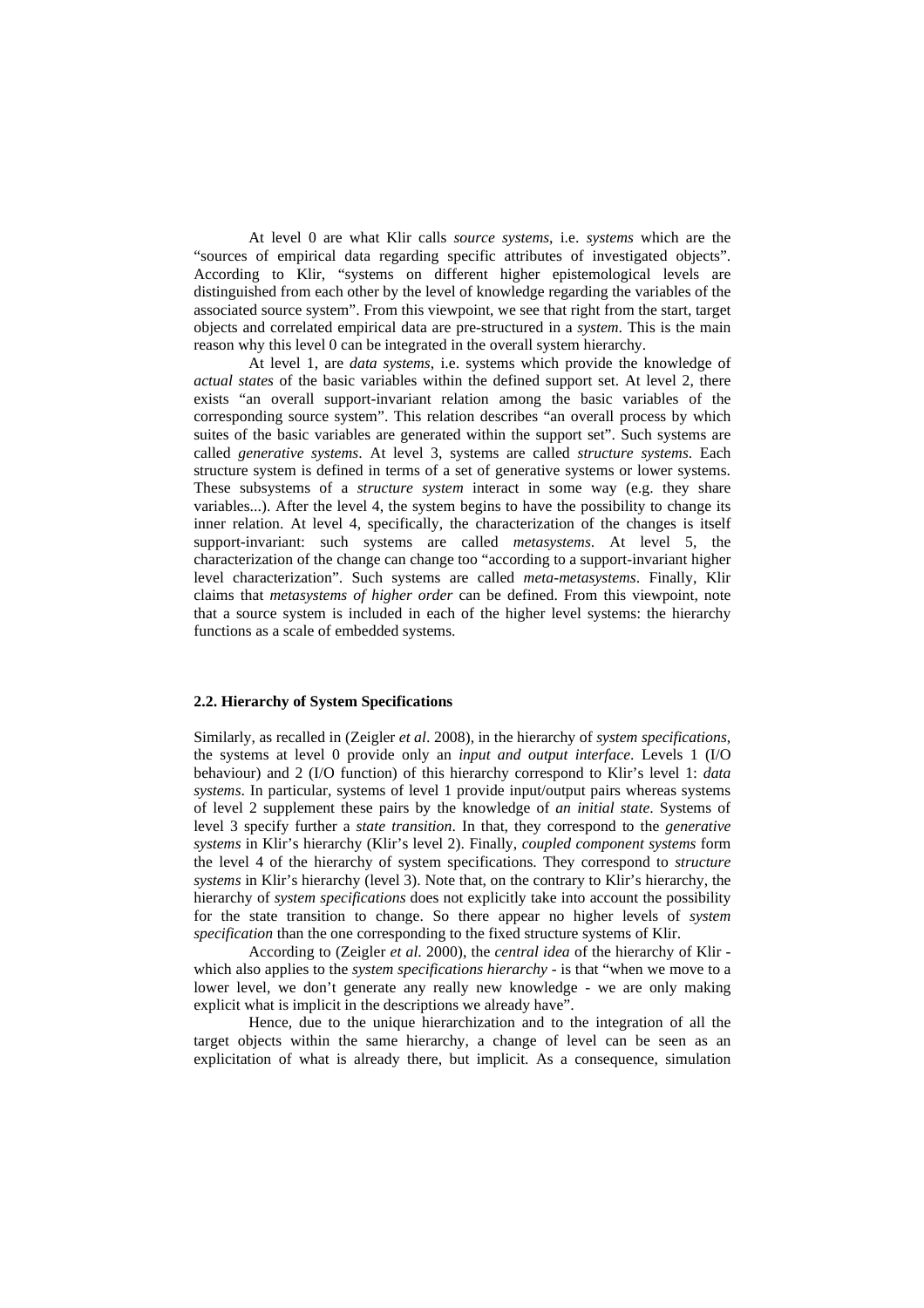cannot appear as anything else than a *simulation of model* as we defined it above (a *set of target objects* being always seen as a *system-model*). As underlined by (Zeigler *et al.* 2000), "in the M&S context, one major form of systems analysis is computer simulation *which generates data under the instructions provided by a model*" (my emphasis). The authors object themselves that "one could argue that making something explicit can lead to insight, or understanding, which is a form of new knowledge". But they answer that "Klir is not considering this kind of subjective (or modeller-dependent) knowledge". Indeed, they conclude that "although no knowledge (in Klir's sense) is generated, interesting properties may come to light of which we were not aware before the analysis".

On the contrary, when we climb up the hierarchy (from a level n to a level n+m), we need to construct a higher detailed description of a system. In this case, we introduce some new knowledge as it appears in epistemic practices such as *system inference*, *system design* or *model construction*. That is: we try to find a *generative system* or *structure system* which can "recreate the observed data" of some *source system* (Zeigler *et al.* 2000).

As we can see, from this viewpoint of system theory, simulation remains fundamentally an explicitation of mathematical structures (due in particular to:  $1<sup>st</sup>$  the condition of closure under composition,  $2<sup>nd</sup>$  the strong hypothesis of a unique denotational hierarchy). Simulation is always interpreted as a calculus of a model. As it appears for any mathematical construct (when compared to their numerical simulation), it is the model which is always considered as possessing a higher degree *of virtuality and cognitive power* in that it possesses a *higher - because a larger power of possible denotation* through the supposedly unique *denotational hierarchy* (to which the target objects are all said to belong, at the source system level, in a wellsuited systemic form).

#### **3. Explaining different epistemic statuses of Models and Simulations**

A problem is that practitioners of models and computer simulations in social sciences (computational economics, sociology, geography...) do not always agree on the fact that CSs are only calculus of models or that they only provide some insight of what is at stake in the hided core of a unique model. As shown by a review of the literature made in (Phan & Varenne 2008), models can be seen either as conceptual exploration or as experiment. Simulations can be seen as experiments on models or as direct virtual experiments or as "credible worlds" (Sugden 2002).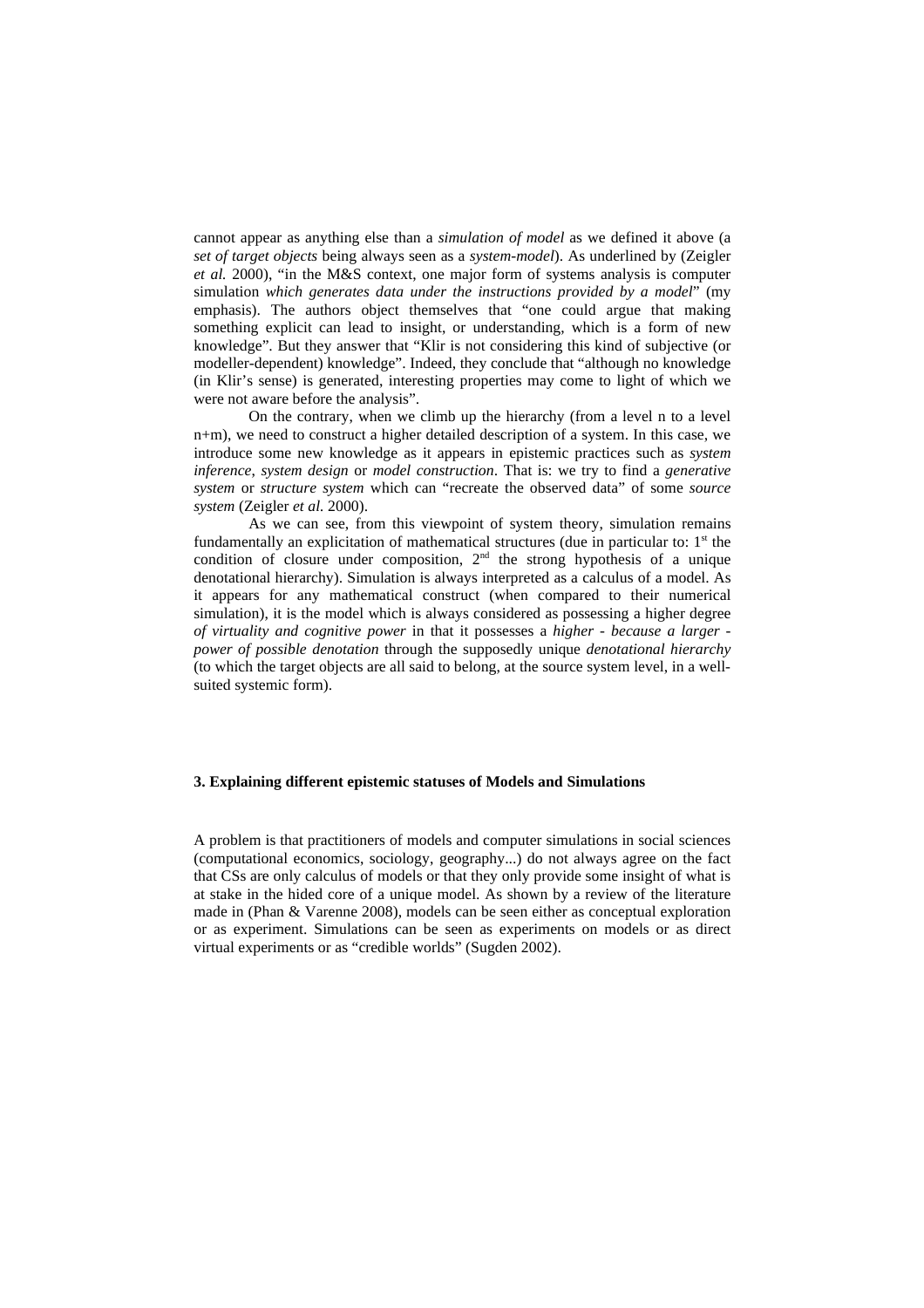#### **3.1. Models as virtual experiments or as instruments**

Founding its analyses on the notions of denotational hierarchy and iconicity presented above, (Phan & Varenne 2008) have proposed to explain why and to what extent social scientists (and more generally practionners of M&S in the sciences of complex objects) are justified to say that a model has an empirical dimension in itself. In some cases, it is because *some causal factors are denoted in the model through symbols of which external iconicity (not internal) is patent and can be reasonably (consensually) recognized* as a sufficiently realistic conjecture.

On the contrary, it can be shown that models are *seen from a purely instrumentalist standpoint (*i.e. models are seen as inductive instruments abbreviating some real experiments*) when the modeler thinks that the measure of the external iconicity of the operating symbols is weak* and when this is *their combinatorial power at a high level in the denotational hierarchy which is mostly requested*.

#### **3.2. Simulations as experiments on a model or as conceptual explorations**

A simulation being minimally founded on some kind of internal subsymbolization, every CS of a model treats it at a sublevel "which tends to make its relation to the model analogous to the naïve dualistic relation between the formal constructs and the concrete reality" (Phan & Varenne 2008). This is because of this analogy between the *internal relations of subsymbolization* (within the DH) and the *external denotational relations* between symbols and target objects that *such a CS can be seen as an experiment on the model*. Conversely, if the goal of the investigation leads to focus on some residual but *external symbolic (not iconic) aspects* of used subsymbols, we are authorized to see such a CS of model as *a pure conceptual exploration*.

It follows that the *external validity* is no trivial question when we face a complex CS: with a complex CS, it is no more easy to have an overall viewpoint on the relations between symbols at stake or between symbols and objects. No overall viewpoint can univocally lead us to determine once for all the external validity of the CS as a whole. In fact, this external validity depends on the strength of the *alleged external iconic aspects*.

Note that if these *external iconic aspects* are extremely stabilized and characterized, the simulation can be compared to an *exemplification*. In this case, as noted by (Phan & Varenne 2008), external *validity is not far from an internal one*. The difference is a matter of degree. Seen with the help of our conceptual distinctions made above, this case is precisely the one for which we are justified to make the strong hypothesis of an integration of the target objects not beside but *within* the denotational hierarchy. Moreover, the loose and polysemic relation of simulation becomes a particular one in this extreme case of an exemplification of a target through a simulation: simulation becomes a rigid relation of *emulation*. To emulate is not only to simulate but to *perfectly simulate*: i.e. presenting the property to generate the same behavior in any circumstances, even in those circumstances which have not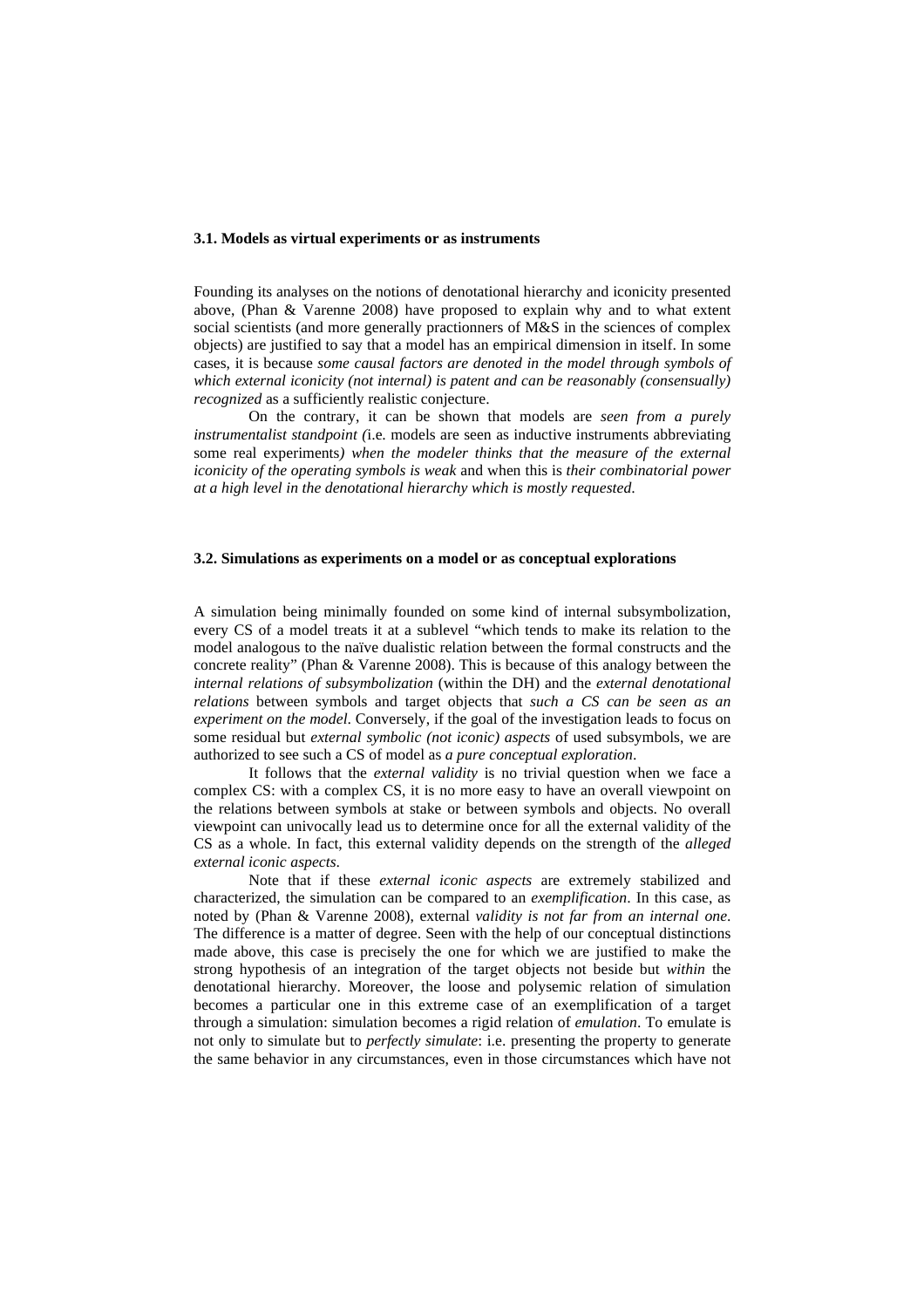been gathered and used to validate the simulation. This is the reason why, when Copeland (2004) is reminding the exact meaning of the Church-Turing thesis, he is explaining that *emulation* is not an imperfect imitation but a *perfect simulation* in that the simulating system *becomes* a system which proves to be equivalent to the simulated one.

#### **3.3 Simulations as experiments in themselves**

Some scholars claim that computer simulations are not real experiments, but *experiments* in themselves. But in what precise sense? After having paid attention to such scholars' claims and analyzed them in their own right, (Phan & Varenne 2008) have shown that there are at least 4 criteria to decide whether a simulation is not only an experiment *on* the model but an experiment *in itself*.

First, when you see the CS as a *direct simulation of some target objects*, the empiricity of the CS comes from an *experiencing*, that is, from an observation and a comparison between the symbols at stake in the CS, on the one hand, and the target objects, on the other. External validity enters here in consideration. But there are two possible kinds of comparison. Either one can postulate an *external iconic relation* between the resulting symbols of the *observational phase* of the CS and some target objects, or one can postulate such an *external iconic relation* between the *elementary symbols* at stake in the operative phase and some other target entities. The former leads to an *empiricity of the CS regarding the effects* (of the computation), whereas the latter leads to an *empiricity of the CS regarding the causes* (of the computation).

Second, when you see the CS not as a *simulation of a model* (otherwise it still can be seen as an experiment *on* a model as we said above) but as *a simulation of a set of models*, it is not necessary that its empiricity be decided only from a direct comparison between the target objects and the symbols at stake in the DH. It can be decided from an *experimenting* on the internal interactions between levels of formalisms and levels of symbols within the (complex) DH. From this viewpoint, as shown by (Phan & Varenne 2008), there are two kinds of empiricity: (1) the *empiricity due to the intrication of the referential routes of symbols*, and (2) the *empiricity due to the defect of any a priori epistemic status*.

Note that a CS borrows its empirical characteristic not from a complete substitutability with the target objects. It borrows it from a *partial substitutability* (in the two first cases) or even not from any substitutability at all, but from the *opacity* of the *intrication of symbols* in the DH (in the two last cases).

Now that we have distinguished between kinds of iconic relations (internal to a DH, external to a DH), and between types of epistemic statuses for a model or a simulation, it is time to determine some epistemological conditions which could be necessary for the formulation of a universal "automated modeler agent".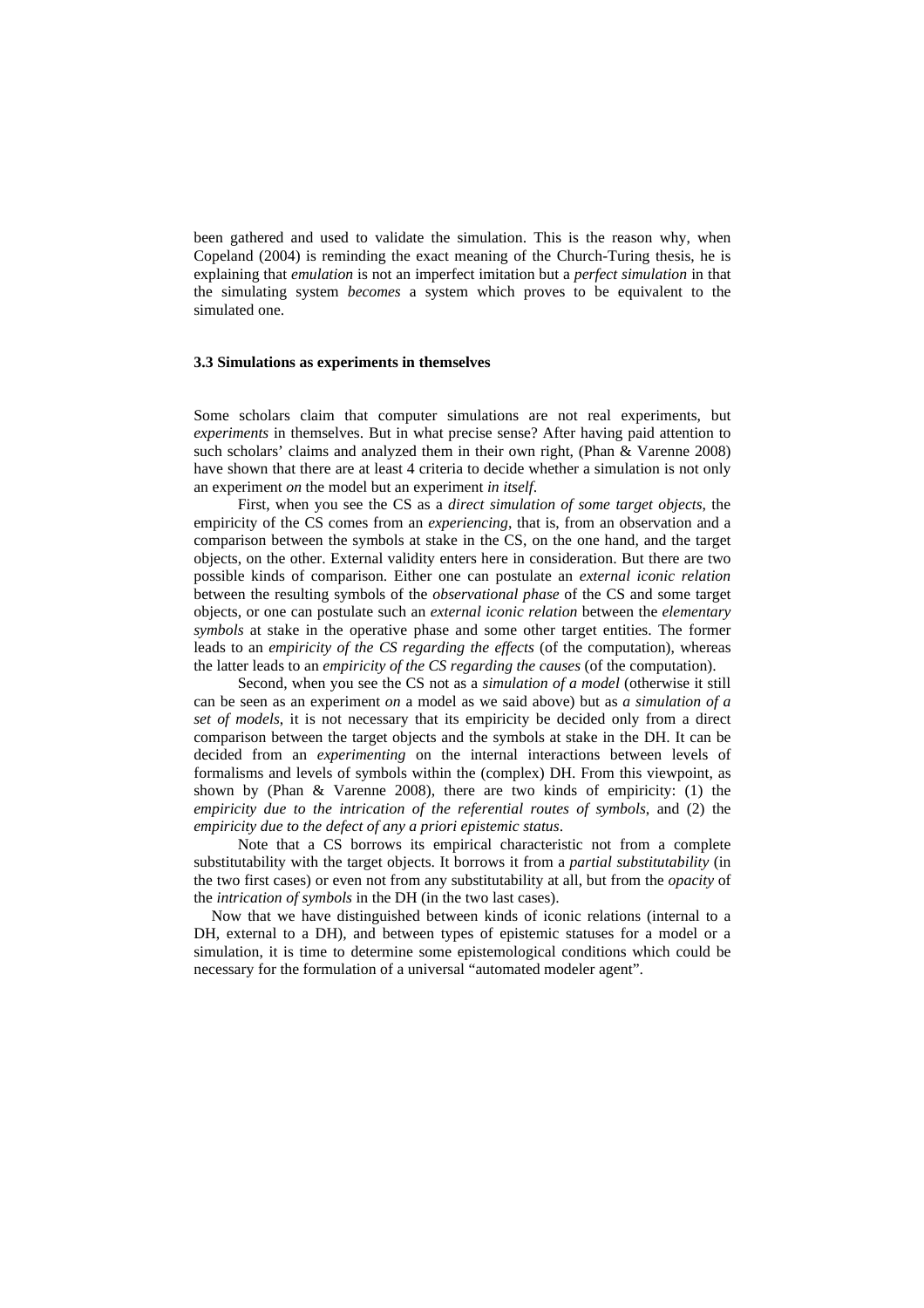### **4. The FMSA and the search for a Universal Automated Modeler Agent (UAMA)**

### **4.1. Agents, Endomorphic Agents and the universal "automated modeler agent"**

As shown by (Zeigler *et al*. 2008), the notion of endomorphic agent is central to the search for a first formulation of a UAMA. Briefly said, agents are objects (in the sense of object-oriented programming) that can have perceptions, beliefs, desire and intentions. Agents have been developed in distributed AI, but in philosophy of mind too, to match the first BDI models in the 70's - see the filiations of (Putnam 1960) & (Fodor 1975). See (Ferber 1999) too for a thorough presentation.

As noted by (Yilmaz *et al*. 2006),

"Software agents are entities that (a) are capable of acting in purely software and/or mixed hardware/software environments, (b) can communicate directly with other agents, (c) are driven by a set of goals, objectives, and tendencies, (d) possess skills to offer services, (e) perceive their environment, and (f) can generate autonomous behavior that tends toward satisfying its objectives (Ferber 1999)"

 In his definition, the social scientist Nigel Gilbert (2006) chooses to emphasize first on human characteristics such as "autonomy" and "social ability":

> "Agents are conventionally described as having four important features:

1- Autonomy. There is no global controller dictating what an agent does; it does whatever it is programmed to do in its current situation.

2- Social ability. It is able to interact with other agents.

3- Reactivity. It is able to react appropriately to stimuli coming from its environment.

4- Proactivity. It has a goal or goals that it pursues on its own initiative."

But they are strong convergences between the two approaches: what is called Agent-based Modeling in the computational social sciences - see (Gilbert 2006) - is quite the same as what is often called Agent-simulation in the modelers and computer scientists' community - see (Yilmaz *et al.* 2006). According to (Yilmaz *et al.* 2006), Agent-based modeling or Agent-simulation can be defined as "the use of agents as design metaphors in developing simulation models".

In this context, it is assumed that "simulation models" are models specifically devoted to simulations understood as *imitations of target systems*. So beware that the meaning on this expression is not based on the general meaning of "simulation" but only on its first meaning (according to Ören and Yilmaz). Such a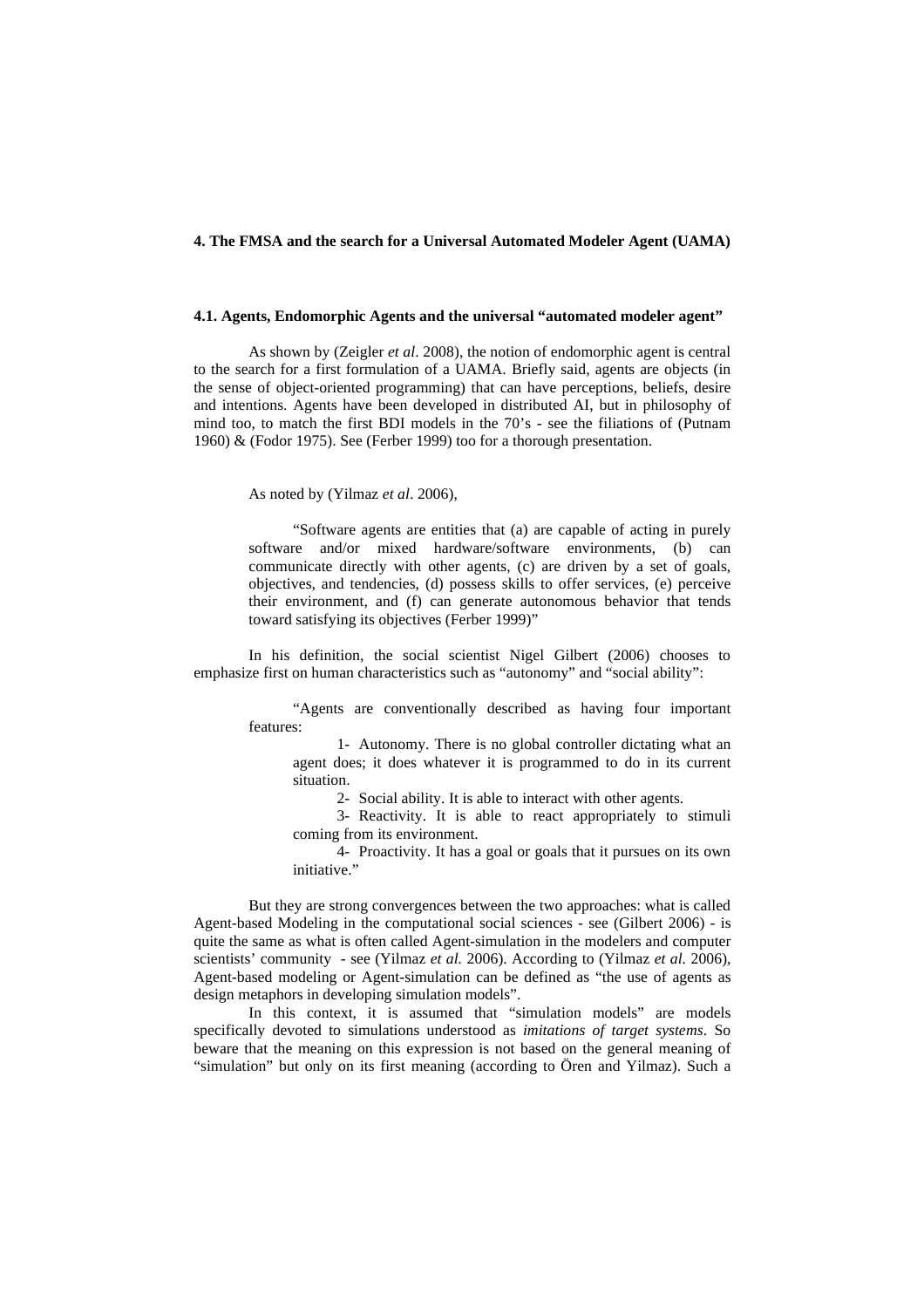model can be a simple set of formal rules which can be unrealistic in themselves (in the sense of an external iconic relation) but which are conceived in such a manner that their common and interactive running leads to a realistic (hence imitative) result, once compared to the target system.

Whereas "Agent-based modeling" or "Agent-simulation" is devoted to an imitative role of simulations, what (Yilmaz *et al.* 2006) call "Agent-based simulation" refers - on the contrary - to the instrumental role of agents formalisms.

> "Agent-based simulation is the use of agent technology to generate model behavior or to monitor generation of model behavior" (Yilmaz *et al;*  2006).

 It is important to note that, in this case, the term simulation changes its meaning: it is no more to be understood as an imitation of a target system but as "a behavior of a model", as a "model in time" or as an "experimentation on a model".

 We can explain this distortion by saying that, in such simulations, the emphasis is on the *internal iconic relations* and not on *the external ones*.

#### Now, what is an endomorphic agent?

An endomorphic agent is a particular agent "that contains models of itself and/or of other endomorphic agents" (Zeigler *et al*. 2008).

When we search for a UAMA, we aim at formulating "models of mind" which could be incorporated in agents so that these agents could be said to *emulate* some of the human cognitive capacities (*ibid*.). In particular, the theory of the massive modularity of mind (Carruthers 2006) - because offering the hope that an easy modeling of a multiplicity of simple modules in mind will soon be reachable - could be a way to give a first outline of a UAMA.

The necessity for a sufficiently evolved agent to construct in his mind sooner or later - a "theory of the mind" of others and of himself can be simply and logically demonstrated (Zeigler *et al.* 2008). It has been largely recognized by evolutionary psychologists too.

From these considerations, we can infer that an endomorphic agent would meet the challenge to conciliate the two different kinds of Agent-directed simulation. It would have to conciliate the property to be an Agent-based model with the property to run an Agent-based simulation of itself (as agent). In the Agent, the prescribed Agent-based simulation of itself will give rise to a modular representation of itself (most of the times unrealistic from its viewpoint), whereas the Agent-simulation will on the contrary - determine a representation of itself as a familiar and somewhat realistic agent ("realistic" compared to real external systems).

The problem of doubling the aspects (even when they are incompatible) on a same entity is not inescapable, of course; but it demands some careful attention to what kinds of different semiotic relations (internal, external, iconic, subsymbolic) are at stake in each case. This problem becomes all the more acute when we intend to build a modeler agent, moreover a "universal autonomous modeler agent".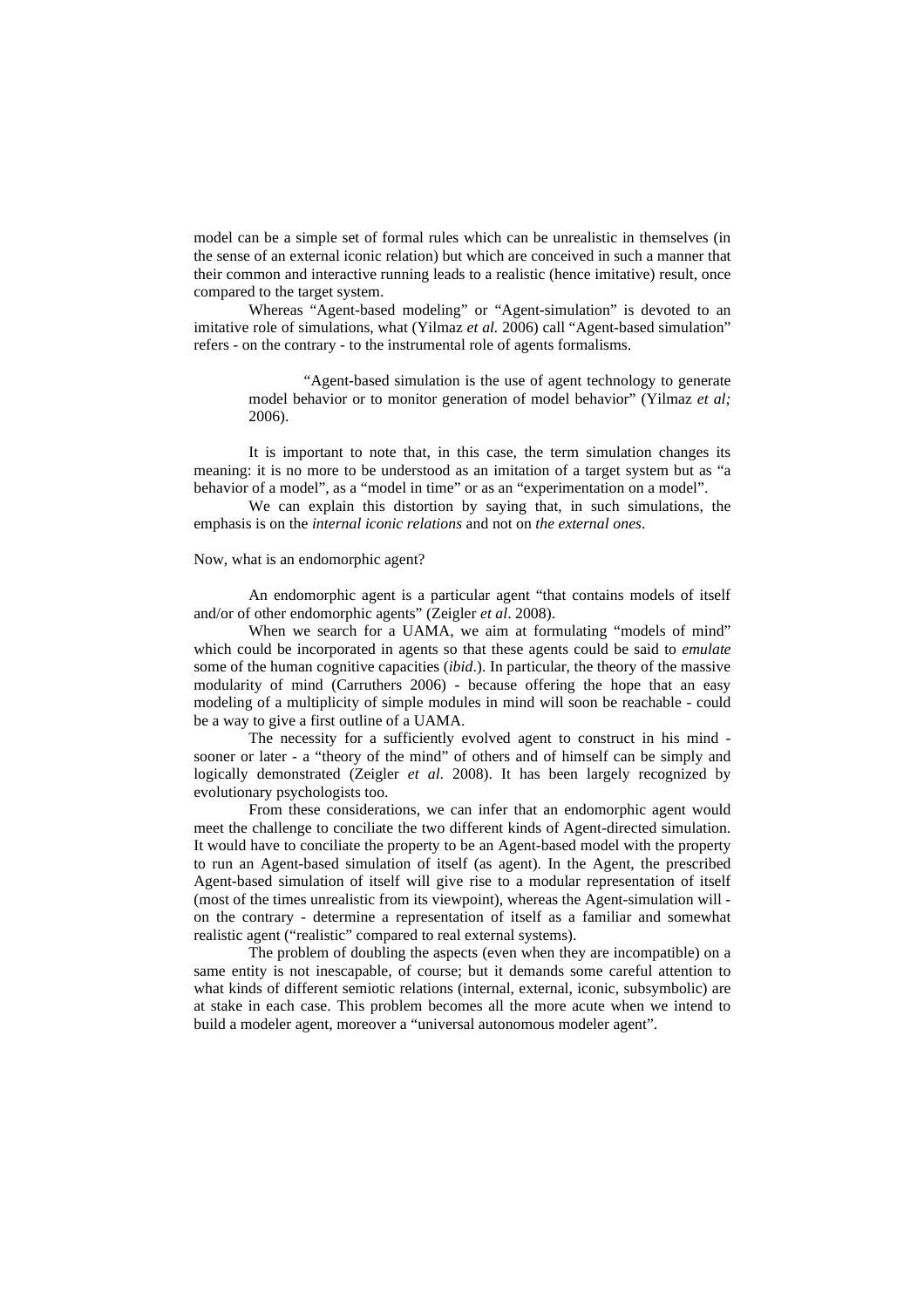# **4.2. The universal autonomous modeler agent and the "modeler subjective knowledge"**

We won't enter here in the debate about the validity and significance of such assumptions in the general project of intelligence modeling. Our goal is more modest: it is to show one of the consequences of such an approach on the alleged epistemic role of models and simulations.

 Thanks to our previous analyses and conceptual distinctions, we can understand that the formal construct of a universal endomorphic agent, which would construct by himself - at runtime - a theory of his mind-body, is a way for the FMSA to *guarantee the continuous integration* of the target objects in a *unique denotational hierarchy*, during the whole process of M&S. In fact, the system theoretic vision, the constraints of strict embedding between levels of symbols and the condition of closure under composition of systems authorize to take into account and integrate in the hierarchy of system specifications what Klir nevertheless rejected and called the "subjective (or modeler dependent) knowledge". This is the reason why it is justified to see a real promised land in this new project.

But we have shown above that the relations between *the levels of symbols within the DH* and the relations between *symbols of the DH and some target objects or target symbols* (these latter being based on the modeler dependent knowledge) are *not* of the same nature: in particular, the former are supposed to give rise (sometimes) to *relative internal iconicities* whereas the latter can give rise to *absolute iconicities*. So, the logical grammars of these iconicities - and then of these two types of relations - are *not the same*. If we neglect this difference, the diversity and the real coherence of the epistemological positions concerning the epistemic statuses of models and simulations among the different practices of M&S in complex sciences remain unexplainable.

So it appears that one of the greatest challenges for the search for a UAMA could be the careful formulation of this *distinction of nature and of standpoints* on symbols and on relations of symbols and target objects for any modeled cognitive process. Otherwise, it is not excluded that a simple partially auto-similar and autoscopic agent (the formulation of which would be based on a rough homogeneization of the different kinds of relation of denotation) would be another pitfall in the quest for a greater unification of the tools and practices of M&S.

# **5. Emulation of Systems, Simulation of Agents**

The last sections have shown that when we adopt the system theory approach for the design of agents which would be capable of modelling & simulating their world and other agents in a similar way as behavioral and social scientists - or even common people - do in their daily life, we have to make the hypothesis that external iconicities could be reduced to internal ones.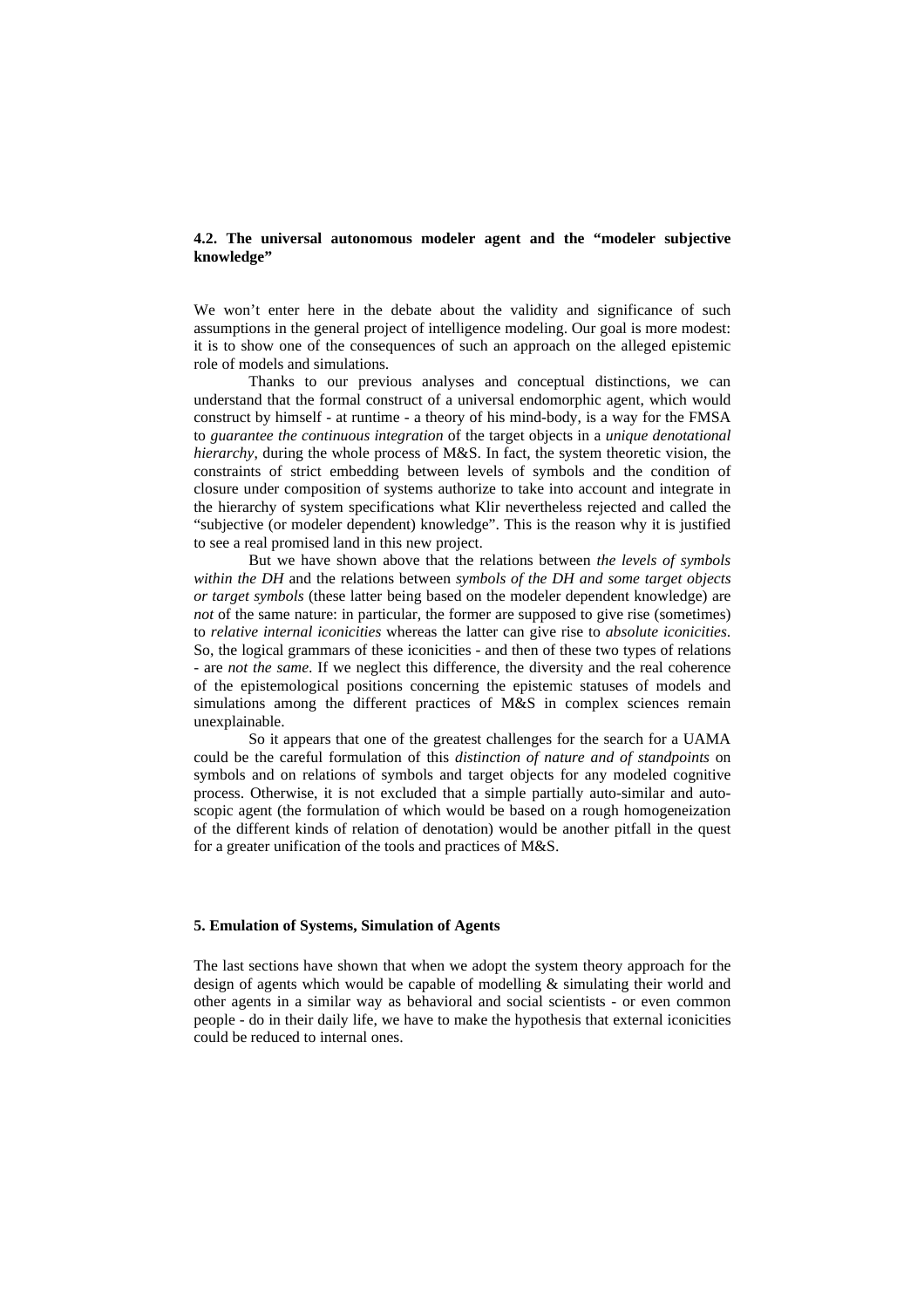This hypothesis is strong. The problem it arises is not far from the one posed by Putnam (in 1991) when arguing against the computational view on mind (although Putnam himself had been one of the leader of this view in the 1960's): the denotational power of a symbol - or of a given level of symbol - not only depends on its insertion in a unique, closed and finite set - or hierarchy - of symbols but also on the physical and socio-linguistic context of this symbol or level of symbols in the real world.

But, according to the suggested approach here, this argument does *not* suffice to condemn us to any relativism or vitalism, nor to any refusal of the project of building a UAMA. On the contrary. It serves to make the challenge more precise and efficient.

Accordingly, in this last section, I will show how the use of the distinction between *external* and *internal iconicities* could help us to distinguish between an *approximate morphism* and an *imperfect simulation*.

### **5.1. Exact Morphisms, Approximate Morphisms and Kinds of Iconicity**

As shown in (Zeigler *et al*. 2000: chapter 12), from the FMS point of view, it can be useful to treat the horizontal relations between systems that belong to the same level of specifications. A relation which establishes "a correspondence between a pair of systems whereby features of the one system is preserved in the other" (*ibid*.) is called a *preservation relation* or *system morphism*.

 In particular, (Zeigler *et al*. 2000) introduces morphisms that are "such that higher level morphisms imply lower level morphisms": "this means that a morphism that preserves the structural features of one system in another system at one level also preserves its features at all lower levels" (*ibid*.). The existence of this possibility is coherent with two facts: 1) the fact that, from this viewpoint, going down the levels in the system specification hierarchy "corresponds to a simulation process, i.e. generating the behaviour of the model given its structure" (Zeigler *et al*. 2000: chapter 14 ; 2) the fact that, when simulating, i.e. when going down the levels, our knowledge cannot increase at all, but only be rendered more explicit (see above).

In this context, a morphism is said to be *exact* when all the features of interest in the two systems are exactly preserved. In other words, a morphism is exact *iff* any of the two systems *emulates* the other. On the contrary, a morphism is said to be *approximate* when not all features of interest are preserved in this relation (*ibid*.).

 Of course, there can be different kinds of simulations for the same system. In computational economics and social sciences, it is often said that agent-based simulations of social phenomena can be used to *explain*, at the micro-level, the *mechanisms* of the social phenomena whereas holistic models, working at a macrolevel, are said to be phenomenological and of an instrumental nature. These mathematical and holistic models nevertheless can be simulated through discretization and other numerical tricks: but the finite elements which are the bases for such simulations of models are *not* in a relation of *external iconicity* with some target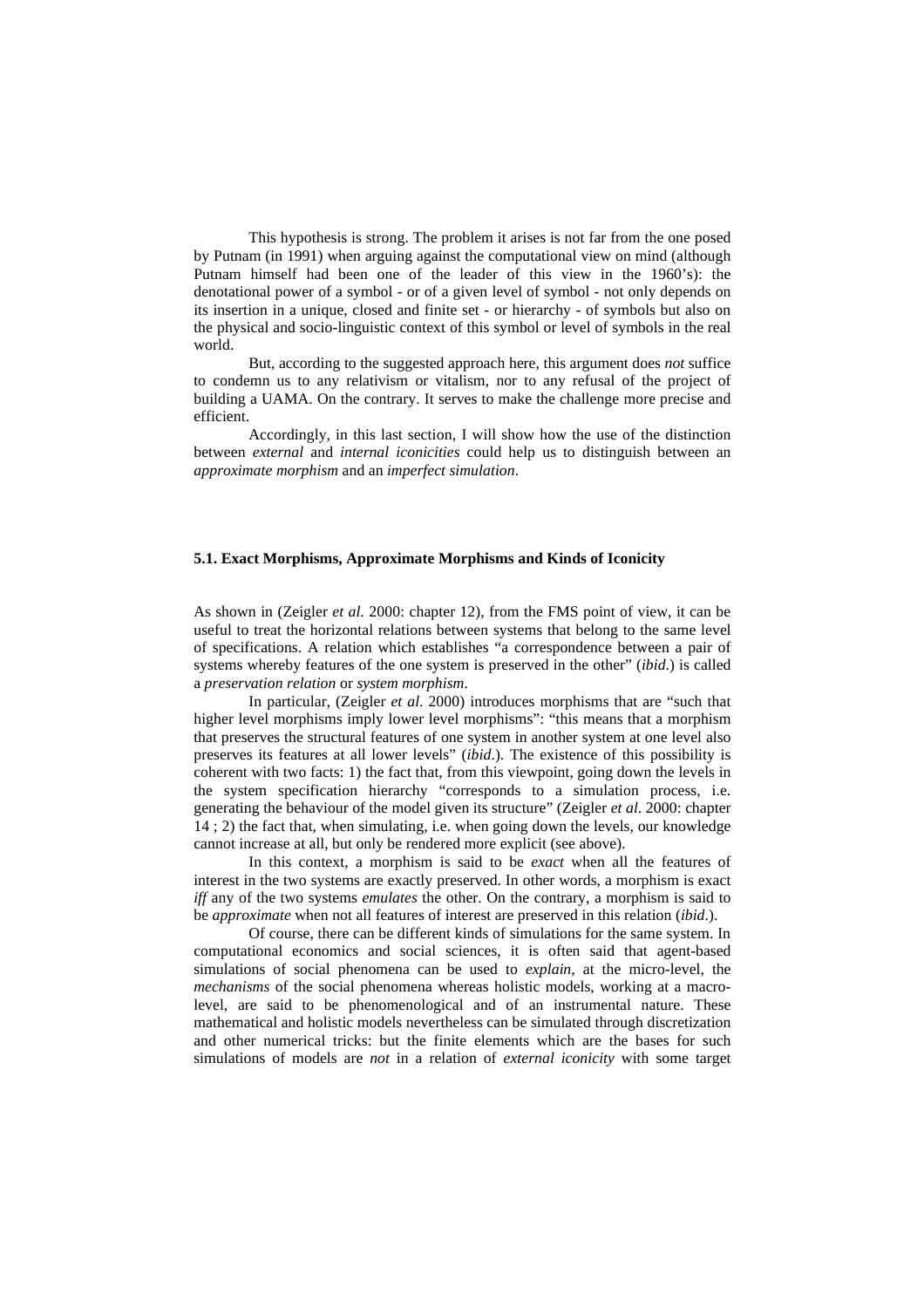objects. On the contrary, in the case of individual-based simulations, simulated agents can be said to be related to such objects through an *external iconic relations*. Hence, it appears that a *simulation of agents* is not the same as an *emulation of systems*.

More precisely, it follows that the property to be a *relevant simulation* at a given level is *not an intrinsic property which could always be inherited only from a position in the hierarchy*. In particular, it cannot be inherited only by guaranteeing that a system at a higher level is in a morphism relation to another system at this higher level, this latter having a relevant simulation, at a lower level, for its own.

So, if we do not want to defer each time to a *subjective viewpoint* of the modeller, and if we want to implement endomorphic agents who would be automated modelling and simulating agents, there is a necessity to objectify and formalize in some way this *external relation of denotation.* A way to do this could be to look for a metric suitable for an objective evaluation of the simulation error in the sense valid for a *simulation of a target objects*.

### **5.2. Towards a Metrics for Errors in Simulations in regard to external Iconicities**

Now that we take into consideration the semantics of symbols at stake, it surely appears a challenge to find a *metrics* which would be appropriate for the formulation and the measure of the distance between a *desired simulation of a target* and the *simulation obtained*.

Such a metrics would be a useful tool as far as endomorphic agents are sought for (Zeigler *et al.* 2008): otherwise, how would it be possible to implement credible (for behavioral and social scientists) evolutionary endomorphic agents without having an idea of how they can judge their own performance in modelling and simulating? In this case, the necessity to implement the *modeler's knowledge and point of view* leads to the necessity to make a place, in such agents, to a sensibility to the *external iconicities* of the models they build, beside their sensibility to *internal ones* or to *isomorphisms*.

Another problem is that external iconicity is founded on a *weak dependence* of the denotational power of symbols of interest from any linguistics systems or any pre-established conventional rules. How can this independence be taken into account in a notational system?

But let's remind that this iconicity remains a *matter of degree* (even when this is seen as "absolute") and that the difference between external validity and internal validity remains a matter of degree too, as a consequence. So it could be a solution to introduce sets of symbols which could interoperate, but which could not be inserted in the overall denotational hierarchy of the M&S process. Such *floating sets of symbols* (seen as floating from the DH point of view) could be considered as "external patterns of reality" or as modules the activity of which had to be simulated from an external point of view. Algorithms of activity tracking (Zeigler *et al.* 2008) could be used to simulate these external modules (modules taken as external to the DH) as it is not necessary to assume that these modules always belong to the same system or system of systems.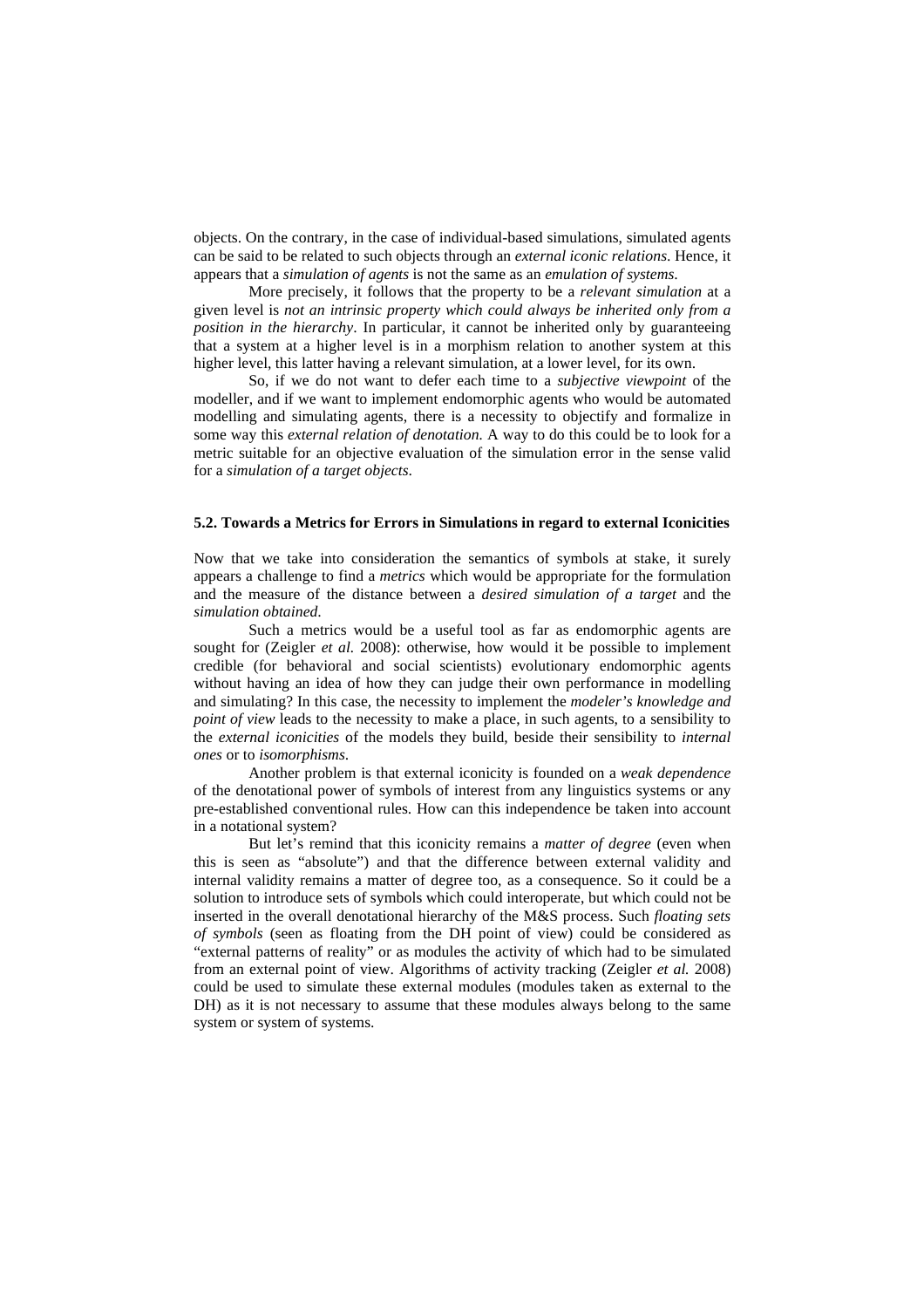### **Conclusion**

As noted by (Zeigler *et al.* 2008), the human mind can be seen as the "behavior of the brain" (Carruthers 2006). The mind seems fascinating for the specialist in M&S in that it has solved for himself the problem of the System of Systems integration (SoS), i.e. the problem to integrate systems with specific functions into a more comprehensive and multifunctional system. Hence, it is perfectly understandable that the search for an endomorphic automated modeller agent seems so crucial today.

This paper has first presented an outline of a multi-level referentialist epistemology of models as far as complex M&S are concerned. It has shown that this multi-level epistemology leads to a very similar presentation of the M&S process than the system theory approach adopted for the FMS (Zeigler *et al*.). Nevertheless, this distinct presentation has shown too that the difference between the notions of external and internal denotations helps to focus on the strong and specific hypothesis which is at the basis of the specific FMS approach: the possibility to integrate the target objects as a system in the denotational hierarchy of symbols - or system specification hierarchy - of the M&S process.

The fact that this strong hypothesis is *not* always assumed in the works done in the context of computational social sciences (and in computational complex sciences in general) explains the difference between the epistemological reflections of this community (which uses more and more M&S with agents) and the epistemological reflections of the neighboring community concerned with multimodelling, DEVS formalisms and, more recently, the FMSA (FMS with Agents). In particular, our epistemological distinctions enable to explain why different epistemic statuses still can be attributed to their works with agent models and simulations by computational economists or sociologists, whereas these distinctions seem to have not much meaning in the other community.

In fact, this paper shows that these two communities will have to discuss more intensively in the coming years. In particular, it shows that the FMSA community will newly and explicitly have to deal with the "modeler's dependent knowledge", once rejected (as non significant) in her first FMS approach.

Finally, it has been suggested that the challenge for the project of a formulation of a *universal automated modeller agent* (UAMA) has much to do with the search for a way to articulate the *internal and system theory approach* of levels of symbols and the referentialist approach of the relations of denotation between symbols and external target objects.

#### **References**

Berkeley, I.: What the … is a subsymbol? Minds and Machines, 10, pp. 1-14 (2000) Berkeley, I.: What the … is a symbol? Minds and Machines, 18, pp. 93-105 (2008) Carruthers, P.: The Architecture of the Mind, Oxford, Oxford University Press (2006)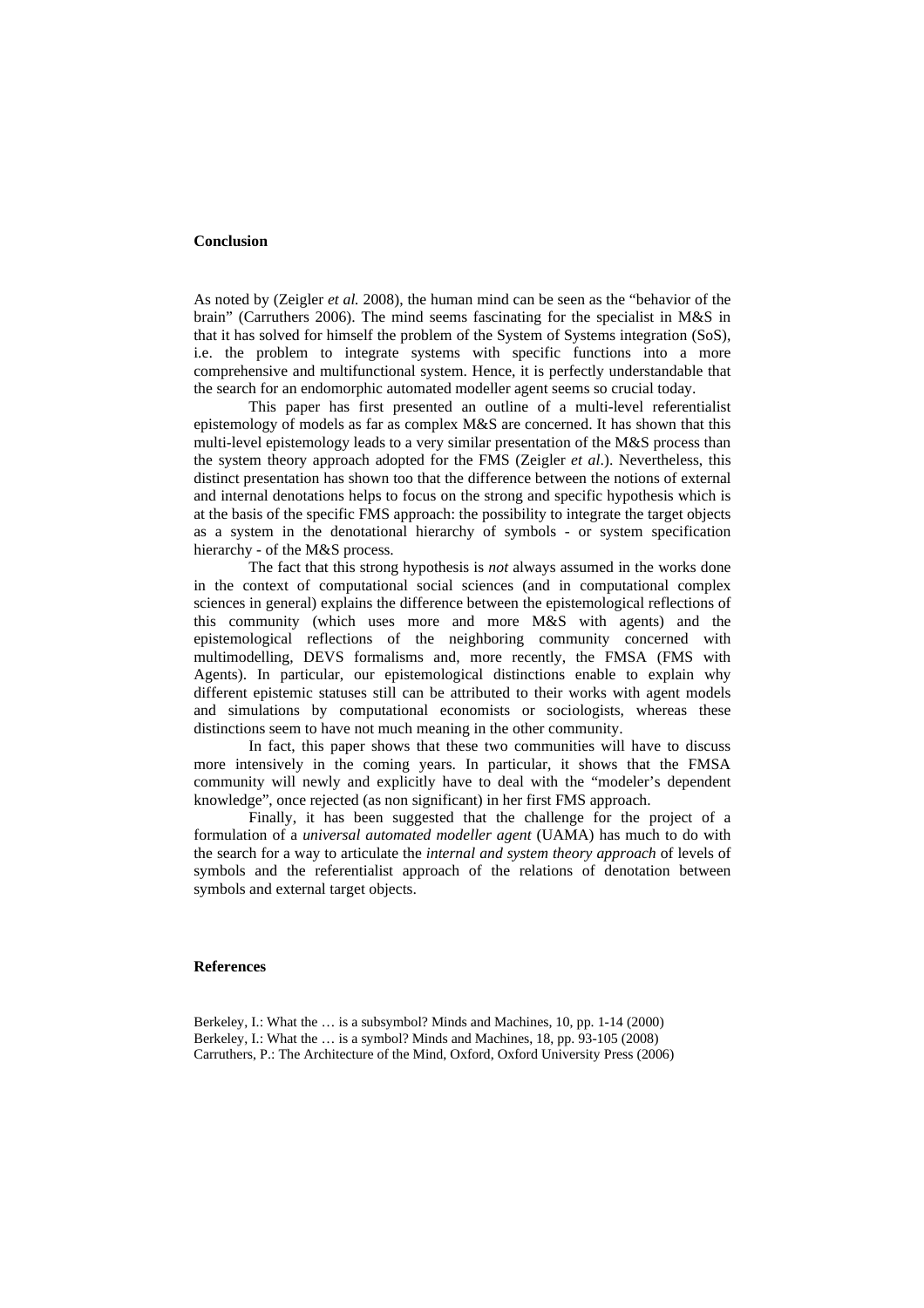- Copeland, B. J.: Computation. In Floridi, L. (ed.), The Blackwell Guide to the Philosophy of Computing and Information, New York, Blackwell Publishing, pp. 3-17 (2004)
- Ferber, J.: Multi-agent systems: An introduction to distributed artificial intelligence*.* Harlow, UK, Addison-Wesley (1999)
- Fischer, O.: Iconicity: A definition. In: Fischer, O. (ed), Iconicity in Language and Literature, Academic Website of the University of Amsterdam, maintained since 1996, http://home.hum.uva.nl/iconicity/
- Fodor, J.: The Language of Thought, New York, Thomas Crowell Company, 1975
- Frey, G.: Symbolische und Ikonische Modelle. In: Freudenthal, H. (ed.), The concept and the role of the model in mathematics and natural and social sciences. Dordrecht, Reidel pub., pp. 89-97 (1961)
- Gilbert, N.: Agent-based Models. Los Angeles, SAGE Publications (2006)
- Goodman, N.: Routes of Reference. Critical Inquiry, vol. 8, n°1 (Autumn, 1981), pp. 121-132 (1981)
- Guala, F.: Models, Simulations, and Experiments. In: Magnani, L., Nersessian, N. J. (eds.) Model-Based Reasoning: Science, Technology, Values. NY, Kluwer, pp.59-74 (2002)
- Guala, F.: Experimental Localism and External Validity. Philosophy of Science, 70, pp.1195- 1205 (2003)
- Guala, F.: Experimentation in Economics. In: Mäki, U. (ed.) Handbook of the Philosophy of Science, Volume 13: Philosophy of Economics, forthcoming (2009)
- Hartmann, S.: The world as a process. In: Hegselmann, R., Müller, U., Troitzsch, K. (eds.) Modelling and simulation in the social sciences from the philosophy of science point of view. Kluwer, pp.77-100 (1996)
- Hill D. R.C.: Object-Oriented Analysis and Simulation, Addison-Wesley Longman (1996).
- Hill D.R.C.: Contribution à la modélisation de systèmes complexes, application à la simulation d'écosystèmes, Mémoire d'habilitation à diriger des recherches, Université Blaise Pascal, Clermont-Ferrand (in french) (2000)
- Humphreys, P.: Extending ourselves. Oxford University Press (2004)
- Klir, G. & Elias, D.: Architecture of Systems Problems Solving. New-York, Plenum Press (1985)
- Mäki, U. (ed.): Fact and Fiction in Economics. Cambridge University Press (2002)
- Minsky, M.: Matter, Mind and Models. Proceedings of IFIP Congress, pp.45-49 (1965)
- Muzy, A., Jammalamadaka, R., Zeigler, B. P., Nutaro, J. J. & Santoni, P. A.: The Activity tracking paradigm in discrete-event modeling and simulation: The case of spatial continuous distributed systems. Submitted to Simulation journal (2009)
- Muzy, A. & Zeigler, B. P.: Introduction to the Activity Tracking Paradigm in Component-Based Simulation in Component-Based Simulation. The Open Cybernetics and Systemics Journal, vol. 2 (2008) pp. 30-38. http://www.bentham.org/open/tocsj/
- Nänny, M. and Fischer, O. (eds.): Form Miming Meaning: Iconicity in Language and Literature, Amsterdam/Philadelphia: Benjamins (1999)
- Ören, T.: Computer-Aided Systems Technology: Its Role in Advanced Computerization. Computer Aided Systems Theory, Series: Lecture Notes in Computer Sciences, vol. 763, Springer, pp. 11-20 (1994)
- Ören, T.: Artificial intelligence in simulation. Annals of Operations Research, 53, pp. 287-319 (1994)
- Ören, T.: Toward the Body of Knowledge of Modeling and Simulation. Interservice/Industry Training, Simulation, and Education Conference (I/ITSEC), Orlando, Florida; paper 2025, pp. 1-19 (2005)
- Peck, S.L.: Simulation as experiment: a philosophical reassessment for biological modeling. Trends in Ecology & Evolution, 19(10), pp. 530-534 (2004)
- Phan, D., Amblard, F. (eds.): Agent Based Modelling and Simulations in the Human and Social Sciences. Oxford, The Bardwell Press (2007)